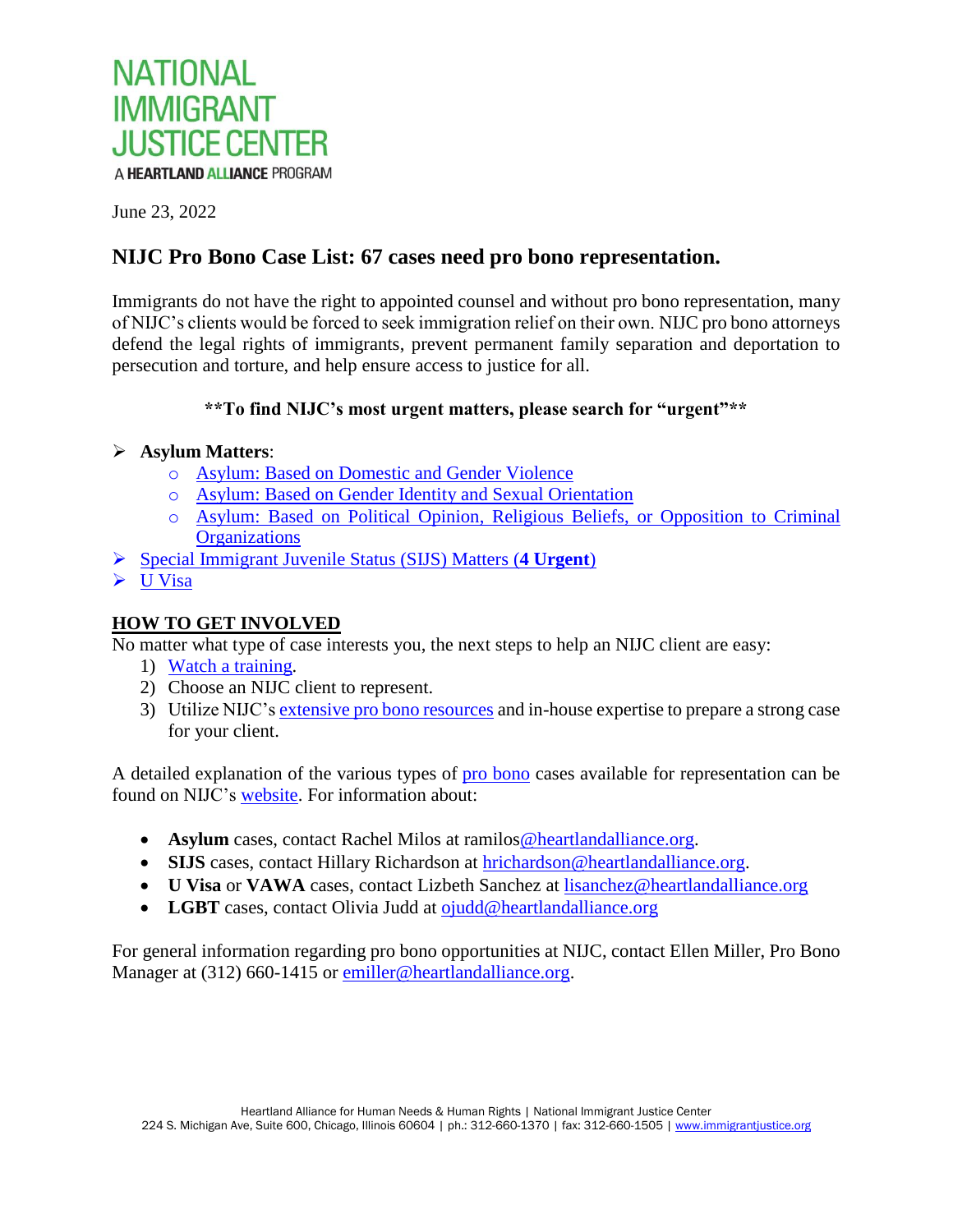# **Asylum Matters**

# <span id="page-1-0"></span>**Asylum: Based on Domestic and Gender Violence**

*Although many adjudicators have historically believed that the case law regarding domestic violence and gender violence-based asylum claims was unclear, these claims have a strong legal foundation, particularly in the Seventh Circuit and especially after the Attorney General's recent vacatur of negative case law. NIJC has been involved in federal litigation regarding gender-based asylum claims and attorneys who handle these cases will have access to a wealth of resources that will help them prepare strong cases for their clients.*

*1. M. is a woman from Honduras. Her daughter, D., is a derivative on her asylum application and is also independently eligible for asylum. Their Master Calendar hearing is set for July 11, 2022. M. and D. speak Spanish and live in Northcentral Indiana. (20-0143663) (20-0143734)*

When M. was a young teenager, her uncle raped her and then forced her to live with him for years, where he beat and raped her regularly. As a result, M. gave birth to her daughter when she was a teenager. After continued abuse, M. finally escaped to the United States with her daughter, D., in 2019. Although M. and D. were issued Notices to Appear (NTAs) by the Department of Homeland Security when they entered the United States, their NTAs have not yet been filed with the immigration court. Unless and until their NTAs are filed with the court, USCIS retains initial jurisdiction over their applications for asylum. NIJC filed M. and D.'s applications for asylum with USCIS in August 2020. Because these applications were filed more than one year after M. and D. entered the United States, their pro bono attorneys will need to argue that they merit an exception to the one-year filing deadline for asylum. NIJC will assist them in making this argument. All affidavits and supporting materials will be due 15 days prior to their individual merits hearing, which has not yet been scheduled.

# *2. D. is a woman from Mongolia. Her husband, J. is a derivative on her application for asylum. She speaks Mongolian and lives in Chicago, Illinois. NIJC will assist her attorneys in identifying an interpreter. (17-0116073) (19-0132975)*

D. grew up in the Mongolian countryside and moved to the capital, Ulaanbaatar, to attend university. Shortly after she moved, she became romantically involved with her neighbor, E. The couple moved in together and D. soon became financially dependent upon E. About five months after the couple moved in together, E. began to abuse D. verbally and physically. He tried to control her behavior, demanded she do what he told her, and kicked and beat her. In 2013, when D.'s brother witnessed E. punching D. in the face, he was able to get the police to come to the house and arrest E., something that D. believes was only possible because her brother was a man. D. had attempted to seek help from the police on her own in the past, but had never been able to get protection. E. was detained for a few days, but then released. In 2014, D. told a coworker about the abuse and was urged to flee to the United States in order to escape the relationship. D. surreptitiously applied for a visa, which was granted, and entered the United States in 2016 without telling E. Later, D. called E. to tell him where she was after she heard that he had been threatening her friends and family trying to find her. When they spoke on the phone, E.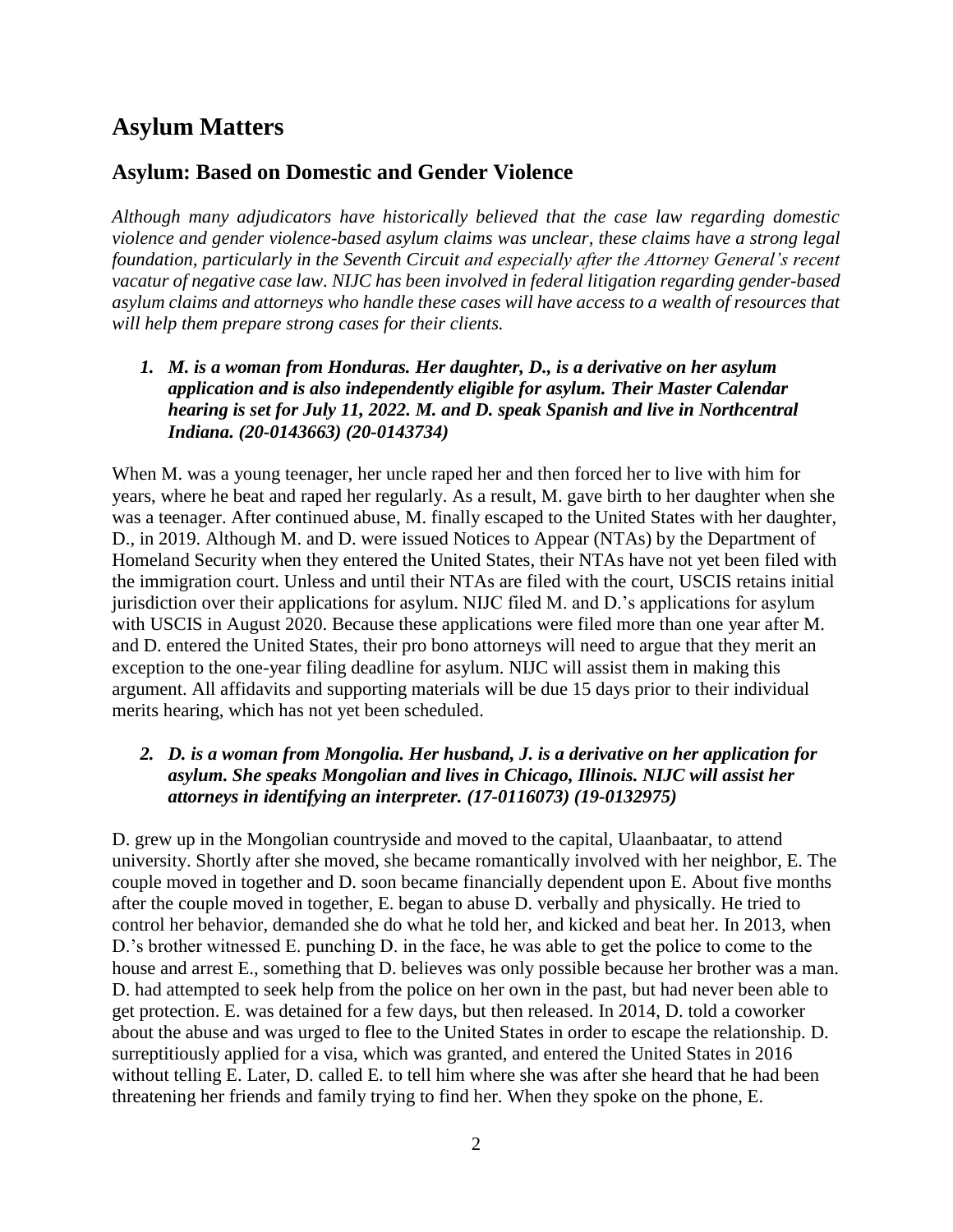threatened to harm her if she ever returned to Mongolia. NIJC timely filed D.'s application for asylum with USCIS in May 2017. Affidavits and other supporting documents will be due one week prior to her interview at the asylum office. The date of the interview is uncertain at this time.

## *3. J. is a young woman from Honduras. Her son, D., will be a derivative on her asylum application. Their Master Calendar hearing was cancelled due to the COVID-19 pandemic and has not been rescheduled. J. speaks Spanish and lives in a western suburb of Chicago, Illinois. (20-0140744) (20-0142504)*

J. endured many years of physical, emotional, and sexual abuse by her ex-husband in Honduras. When J.'s ex-husband discovered J. was pregnant with their son, he punched her in the stomach. During one incident after D.'s birth, J.'s ex-husband became angry with J. and he shot her in the leg, and hit her in the head with his gun. J. reported this incident to the police, but J.'s exhusband was never forced to appear in court. About one year later, in 2015, J. was able to escape and come to the United States with her son, but her ex-husband has continued to look for her and threaten her even though J. divorced him. NIJC filed a skeletal asylum application for J. Because this application was filed more than one year after J. entered the United States, her pro bono attorneys will need to argue that she merits an exception to the one-year filing deadline for asylum. NIJC will assist them in making this argument. All affidavits and supporting materials will be due 15 days prior to her merits hearing, which has not yet been scheduled.

## *4. S. is a woman from Ecuador. Her son T. and her daughter K. will be derivatives on her asylum application and are also independently eligible for asylum. Their next Master Calendar hearing is on March 17, 2023. S., T., and K. speak Spanish and live in Chicago, Illinois. (21-0149817) (21-0150532) (21-010530)*

S. married her children's father in approximately 2007. They were married for about five years, during which time he verbally and physically abused S. After they divorced, S. moved in with a new partner. About a year into the relationship, S.'s partner, Y., began to emotionally and physically abuse her, T., and K. constantly. When he was abusive, S. would try to leave the house with her children, but Y. forced them to return. He also threatened to harm S. and the children if she ever tried to report him to the police. After approximately five months of abuse, S. tried to leave the relationship for good, but Y. threatened to harm S., T., and K if they did not return. Fearing what he could do, S. fled Ecuador with T. and K., and they arrived in the United States in the summer of 2021. All affidavits and supporting materials will be due 15 days prior to their individual merits hearing, which has not yet been scheduled.

# *5. R. is a woman from Mexico. Her son, A. will be a derivative on her application for asylum and is also independently eligible for asylum. R. and A. speak Spanish and live in Chicago, Illinois. (21-0150662) (21-0150806)*

R. lived in Mexico with her ex-partner and three children. Throughout their relationship, R's expartner severely abused her, including threats, verbal abuse, and physical abuse that resulted in R. needing to go to the hospital during her second pregnancy. R.'s ex-partner also physically and emotionally abused R.'s son A. About one week before R. and A. left Mexico for the United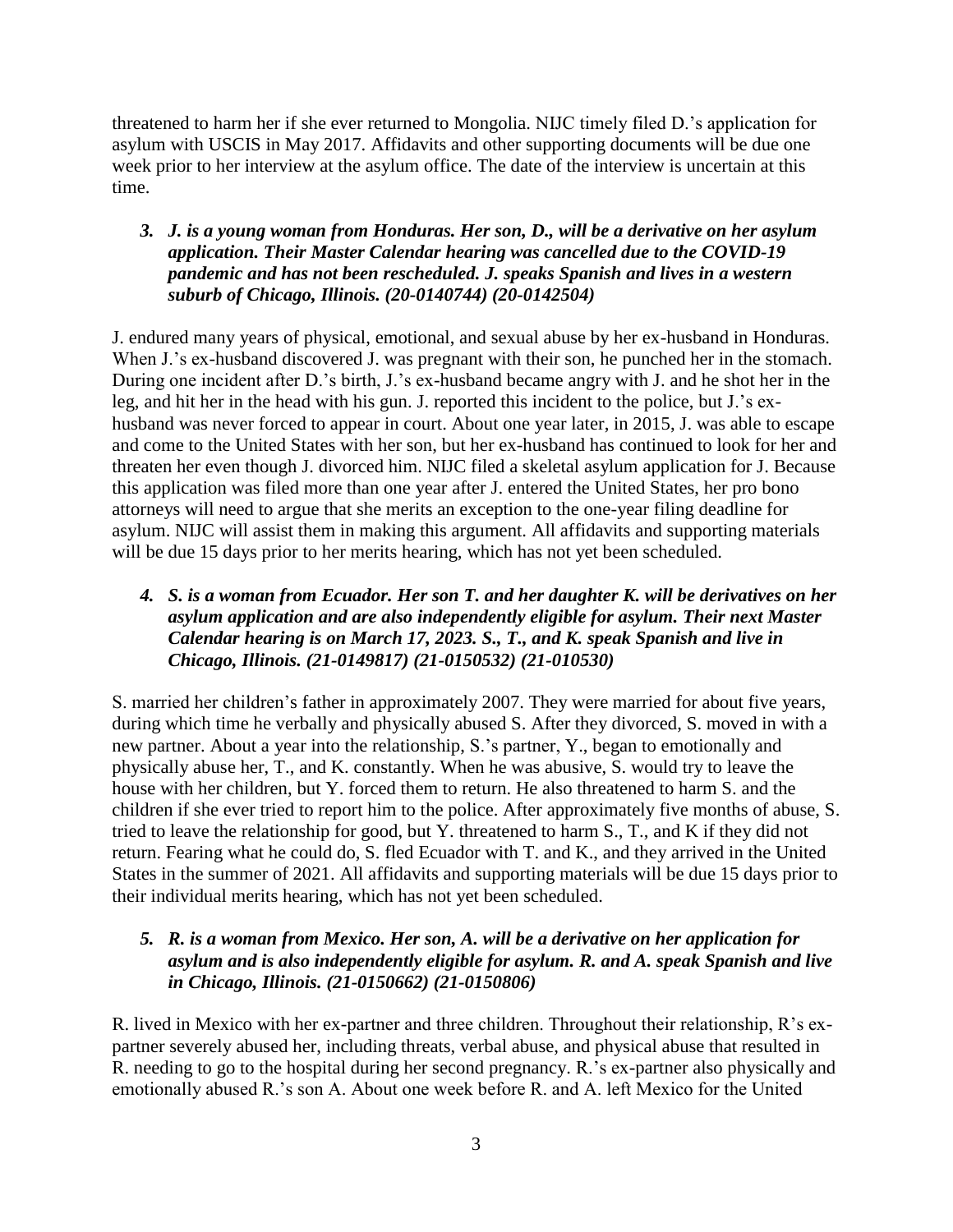States, her ex-partner attacked R. with a machete. R. has two children who remain in Mexico with their paternal grandparents. R. and A.'s Notices to Appear (NTAs) have not yet been filed with the court. NIJC filed skeletal asylum applications for R. and A. with USCIS. Because their applications were filed more than one year after they entered the United States, their pro bono attorneys will need to argue that they merit an exception to the one-year filing deadline for asylum. NIJC will assist them in making this argument. Once their NTAs are filed with the court, they will be placed into court proceedings. All affidavits and supporting materials will be due 15 days prior to R. and A.'s merits hearing.

## *6. J. is a woman from Ecuador. Her daughter, S. is a derivative on her application for asylum and is also independently eligible. They speak Spanish and live in Chicago, Illinois. (21-0150688) (21-0151647)*

When J. was a young woman, she met her first partner and father of her first two children. He abused her for several years until they separated. She made several reports against him. J. met her next partner, S.'s father, a few years later. He severely abused J. throughout their relationship. He beat and threatened her often. She finally separated from him after several years, but he continued to threaten her. J. then entered a relationship with a woman. She and her partner faced a lot of discrimination, harassment and threats for being together. J.'s second partner often called to threaten her, insult her, and even found her and beat her up again. Several months before coming to the United States, J. and her partner received a letter at their home calling them lesbians and telling them they were going to be killed. They began preparing to come to the United States and fled as soon as they had the money. J. arrived in the United States in July of 2021. Although J. and S. were issued Notices to Appear (NTAs) by the Department of Homeland Security when they entered the United States, their NTAs have not yet been filed with the immigration court. Until their NTAs are filed with the court, USCIS retains initial jurisdiction over their cases. NIJC timely filed their asylum applications with USCIS. Once their NTAs are filed with the court, they will be placed into court proceedings. All affidavits and supporting materials will be due 15 days prior to their individual merits hearing.

## *7. M. is a 17-year-old girl from Ecuador. She was designated an Unaccompanied Minor upon entering the United States. M. speaks Spanish and lives with sister in Chicago, Illinois. (21-0151914)*

M. was physically and verbally abused by her father since she was a toddler. M.'s father beat M., her mother, and her siblings almost daily. When M. escaped with her siblings, her father found them and dragged them back to their home to beat them. M. and her mother called the police on him several times, but the police never arrived. M.'s only other family member, her sister, lives in the United States so she chose to flee Ecuador to live with her sister. M. was apprehended by immigration officers, placed in ORR custody, and designated an unaccompanied minor. As a previously designated unaccompanied child, the asylum office has initial jurisdiction over her case. NIJC will file her skeletal asylum application with USCIS before her one-year filing deadline, on July 7, 2022. Affidavits and other supporting documents will be due one week prior to her interview at the asylum office, which may occur as soon as four to six weeks after the skeletal application is filed.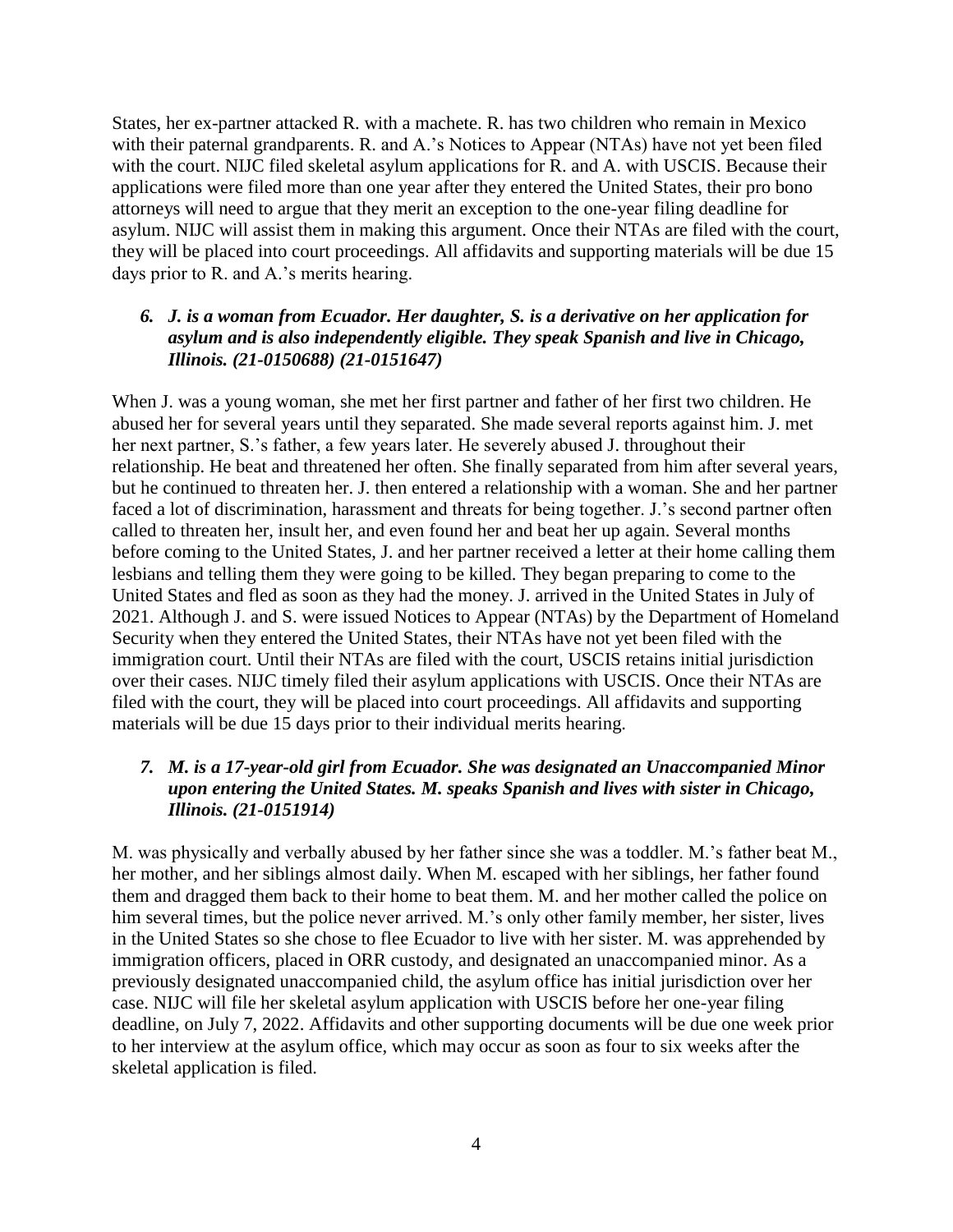# <span id="page-4-0"></span>**Asylum: Based on Gender Identity or Sexual Orientation**

*In most cases involving asylum based on sexual orientation or gender identity, NIJC has a significant amount of country conditions research already available. Pro bono attorneys will need to update and supplement this material, but the greater portion of time will be spent working with the client to establish and document the individual aspects of the client's claim.*

## *8. K. is a gay man from Jamaica. He speaks English and lives in Chicago, Illinois. (22- 0152922)*

K. has known that he was gay since he was in middle school, but he was closeted while living in Jamaica because he feared how others—including his family—would react if he came out. K. suffered significant psychological harm from being forced to hide his sexual orientation while living in Jamaica. Because he did not live openly as a gay man in Jamaica, K.'s fear of future harm will also be a significant component of this case. While visiting a friend the United States in fall of 2021, K. had "a mental awakening" that he felt safer, more relaxed, and able to be himself here. He quit his job and decided to stay and seek asylum. The Chicago Asylum Office must receive K.'s asylum application by August 28, 2022. Pro bono counsel must file all affidavits and supporting materials for K.'s case one week prior to K.'s asylum interview, which could occur as soon as four to six weeks after the application is filed.

## *9. X. is a gay man from El Salvador. He speaks Spanish and is living with a sponsor in San Jose, California. (21-0150406)*

X. is a gay man from El Salvador who suffered homophobic violence while living there, including childhood sexual abuse and a brutal beating with a baseball bat by a group of men. X. also witnessed the murder of a friend by gang members and later testified in court against the gang. However, after this trial, the police forced him to testify, under threat, in other gang cases that he knew nothing about. As a result of this testimony, the gang threatened to kill both X. and his family and attacked him on multiple occasions. Upon entering the United States in April 2021, he was detained for nearly eight months on spurious gang allegations despite the fact that he was himself targeted by gang violence. He was finally released in December 2021 after prolonged advocacy from NIJC. X. was scheduled for an Individual Hearing on his asylum case while detained. He was released just days before this hearing, and his case was reset for a Master Calendar Hearing on March 11, 2022 before the Immigration Court in San Francisco, California. Accordingly, NIJC has already filed a pre-hearing statement and all evidence in X.'s case. NIJC is seeking the assistance of pro bono counsel to represent X. in court at this Master Calendar Hearing and a subsequent Individual Hearing. Pro bono counsel will review all previous filings, prepare X. and his witnesses for direct and cross-examination, and when ready, file a motion to schedule X.'s individual hearing.

# *10. J. is a lesbian woman from Venezuela. She speaks Spanish and lives in the suburbs of Chicago, Illinois. (21-0152224)*

From a young age, J. was bullied in school by peers who suspected her to be a lesbian because she didn't like boys and didn't do traditional "girl" things. J.'s family was extremely religious,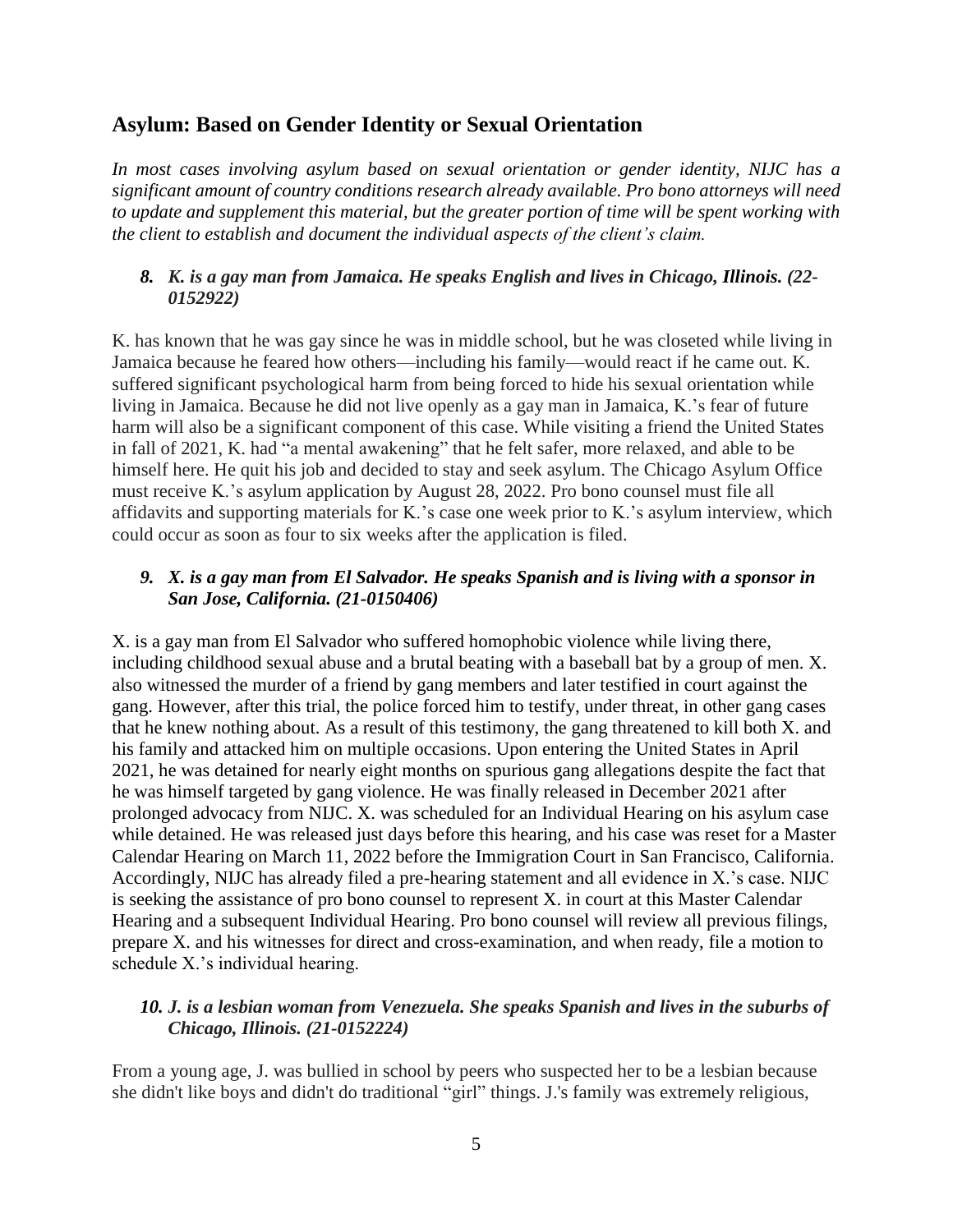and when they found out about her sexual orientation, they attempted to exorcise her and beat her. When it became clear that no tactics would change her sexual orientation, J.'s family kicked her out of the house. Around 2019, J. moved to Chile to be with a woman, she had met online, M., who is also Venezuelan. In Chile, J. and M. continued to suffer homophobia. In January 2021, J. and M. were in a market together holding hands when a group of men attacked them while calling them homophobic slurs. After this, J. and M. decided to come to United States in order to live and date safely and freely. They entered together in August 2021. Both J. and M. were detained upon crossing the border, and J. was released on recognizance. She received a Notice to Appear (NTA), however it has not yet been filed with the Executive Office of Immigration Review (EOIR). Unless EOIR receives J.'s NTA before her asylum application ready to be filed, her asylum application will be filed affirmatively with the Chicago Asylum Office. J.'s asylum application must be filed by August 25, 2022, after which her case will be transferred to the Chicago Immigration Court and she will receive a hearing date.

#### *11. P. is a gay HIV+ man from Venezuela. He speaks English and Spanish and lives in Chicago, Illinois (22-0154059)*

P. was bullied from a young age for his perceived sexual orientation, enduring homophobic slurs from his peers and his father. As a teen, he dated his first boyfriend, but had to do so secretly and was constantly afraid of harm due to a homophobic climate. P. left Venezuela in 2018 because of political and economic crisis, and lived for three years in Peru. He decided to leave Peru in 2021 because of xenophobia he suffered there. He came to the United States in the hopes of living more freely. P. entered the United States without inspection on November 8, 2021. He was detained upon crossing the border before being released on recognizance. Upon arriving in Chicago, P. discovered that he was HIV+, and now feels further afraid of returning to Venezuela because of stigma around HIV/AIDS and lack of access to healthcare there. He received a Notice to Appear, but the date and time remain to be set, and his Alien Number has yet to be registered with the Executive Office of Immigration Review (EOIR). Unless P. receives a hearing notice before his asylum application is filed, his asylum application will be filed affirmatively with the Chicago Asylum Office. The Chicago Asylum Office must receive P.'s asylum application by November 7, 2022, after which his case will be transferred to the Chicago Immigration Court and he will receive a hearing date.

## *12. M. is a lesbian from Uganda. She speaks English and lives in a Northeast suburb of Chicago, Illinois. (22-0154144).*

M. has faced frequent discrimination, harassment, abuse, and assault for being a lesbian in Uganda. When M. was caught being intimate with her girlfriend as a teenager, she was evicted, expelled from University, arrested, and assaulted by police. She was arrested for being gay again in 2018. M.'s family forced her to marry a man who was abusive and often forced her to have sex with him. After M. left him, she lived in a house with other women, where a group of men broke in and sexually assaulted them for being gay. In 2020, M. was fired from her job when her employer found out she is gay. M. entered the U.S. on an F1 student visa on 2/14/22. M. did not attend classes and is no longer in F1 status. M.'s application for asylum must be received by USCIS before February 13, 2023 M. has two small children in Uganda, and if she is granted asylum, M. would like them to join her in the U.S. Due to her trauma, M. is experiencing adverse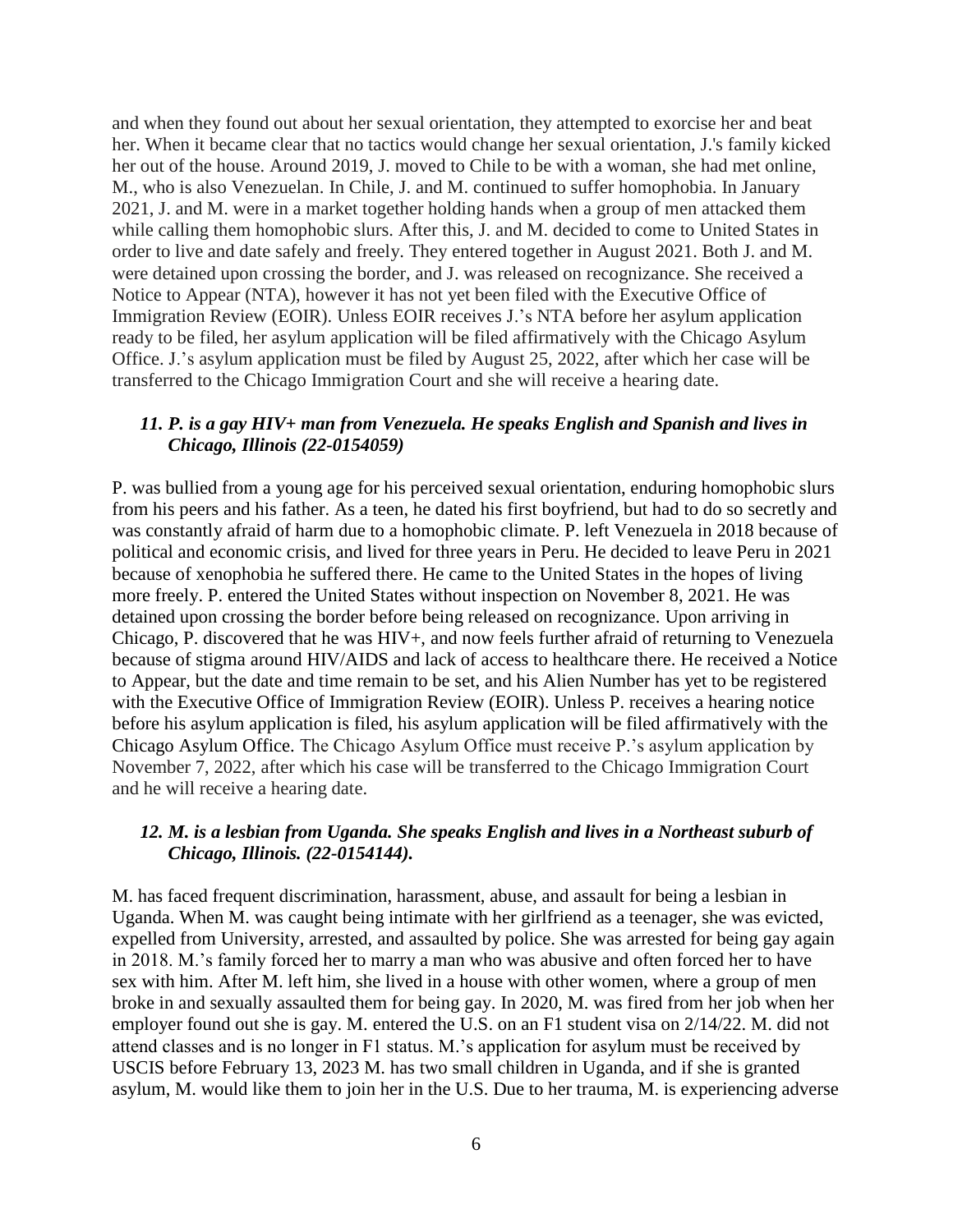mental health symptoms. She is being placed with a therapist through the Kovler Center, but pro bono attorneys should anticipate that she may need extra communication and support when discussing trauma and/or additional service referrals. All affidavits and supporting materials in M.'s case should be filed at least a week prior to her interview at the asylum office, which may occur four to six weeks after her asylum application is filed.

# <span id="page-6-0"></span>**Asylum: Based on Political Opinion, Religious Beliefs, or Opposition to Criminal Organizations**

*Asylum claims based on political opinion or religious beliefs represent the stereotypical asylum case and are often more straightforward than other types of asylum cases. Asylum claims based on opposition to cartel or gang violence may involve a political opinion-based claim, but are typically based on the protected ground "membership in a particular social group" as well. These claims offer an opportunity to navigate a nuanced and rapidly evolving area of asylum law. NIJC has successfully represented men, women, and children from Central America and Mexico who fear cartel and gang violence and has the resources to help pro bono attorneys prepare strong cases for these asylum seekers.*

## *13. J. is a woman from Honduras. Her son, N., is a derivative on her application and is also independently eligible for asylum. Their next Master Calendar hearing is scheduled for January 5, 2024. They speak Spanish and live in Indianapolis, Indiana. (21-0145602) (21-0145603)*

As a child, J. lived with an aunt and uncle. The uncle molested her and her aunt verbally abused her and forced her to work. When she was a teenager, J. moved in with a different aunt in a small community where she lived and studied for several years. During this time, she had her first child, N. One night in 2019, an armed man stopped J. while she was walking home and he raped her in a cemetery. He threatened her not to tell anyone what he had done and indicated that he knew she had brothers and a child. She believes that he was affiliated with a gang because in her community, only gang members have guns. J. did not tell anyone about the rape, but lived in fear and felt like people were watching her. A couple of months later, she realized that she was pregnant from the rape and decided to flee because she feared that the man who raped her would come after her if he found out about the pregnancy. J. filed her asylum application in December 2020. Since this application was filed more than one year after J. entered the United States, her pro bono attorneys will need to argue that she merits an exception to the one-year filing deadline for asylum eligibility. NIJC will assist them in making this argument. All affidavits and supporting materials to J.'s case will be due 15 days prior to her individual merits hearing, which has not yet been scheduled.

## *14. S. is a man from Mexico. His wife, B. and his daughter, L. will be derivatives on his application for asylum, and are also independently eligible for asylum. They are awaiting the rescheduling of their merits hearing. S. and his family speak Spanish and live in Chicago, Illinois. (20-0142082) (20-0142238) (20-0142239)*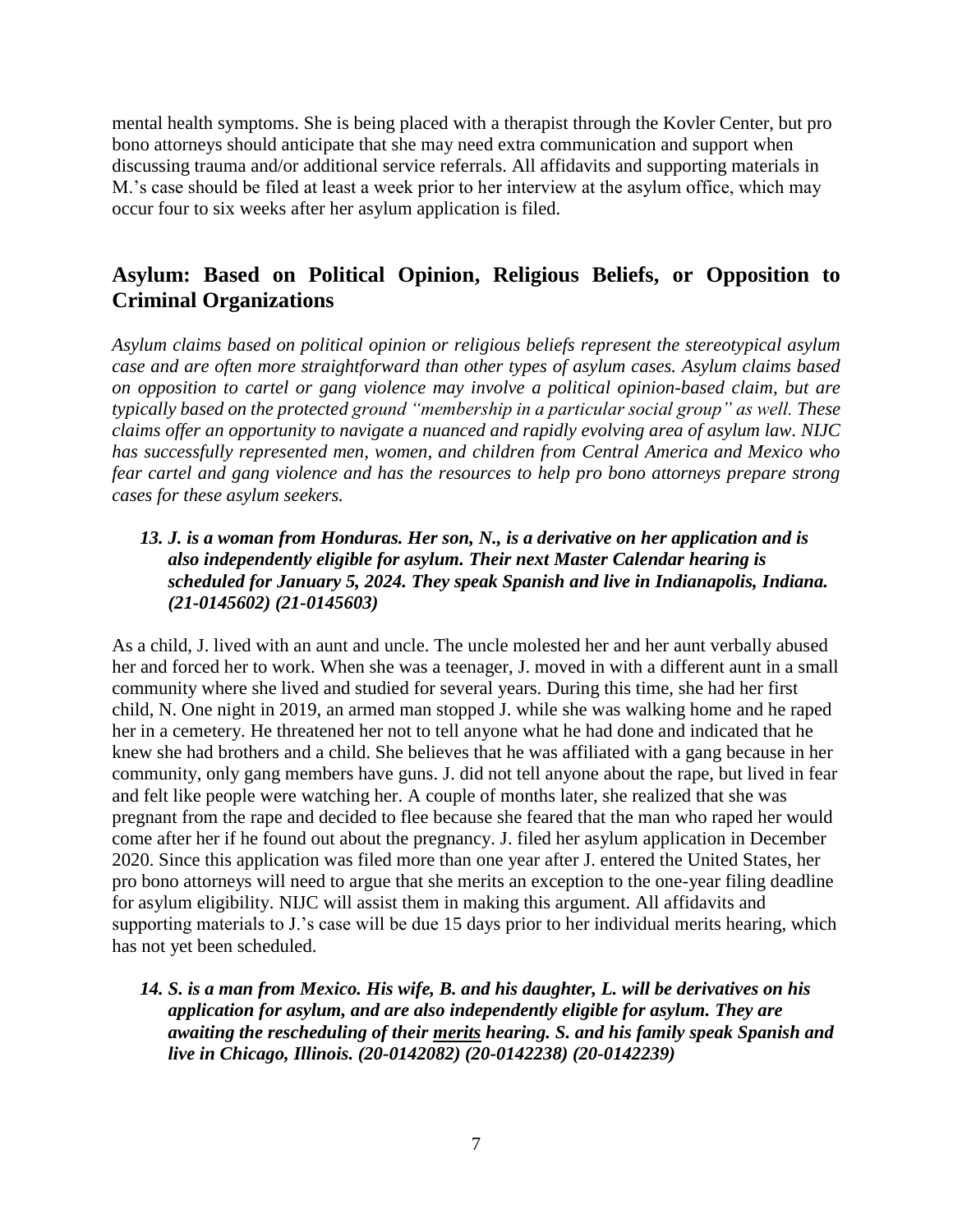In 2018, armed cartel members threatened to kill S. and his family. They demanded that S. and his siblings join the cartel. The armed cartel members also threatened to rape the women in their family if they refused. S.'s brother fled Mexico and S. was then targeted by the cartel to disclose his brother's whereabouts. Fearing further attacks from the cartel, S. and his family fled to the United States in January 2019. S. and his wife, B. filed their applications for asylum pro se. NIJC filed L.'s independent application for asylum after her one-year deadline. Because L.'s application was filed more than one year after L. entered the United States, her pro bono attorneys will need to argue that she merits an exception to the one-year filing deadline for asylum. NIJC will assist them in making this argument. All affidavits and supporting materials to their case will be due 15 days prior to their individual merits hearing, which has not yet been scheduled. This family was previously scheduled for a merits hearing in August 2021, but the hearing was continued so that the family could obtain pro bono counsel.

## *15. T. is a man from Mexico. His wife, R. and their four children, C., Z., A., and M., are derivatives on his asylum application and also independently eligible for asylum. They are awaiting the rescheduling of their merits hearing. The family speaks Spanish and lives in Chicago, Illinois. (20-0140260) (20-0140262) (20-0140264) (20-0140265) (20- 0140266) (20-0140267)*

T. was a landowner and vocal advocate against cartel activity in his community. In August 2018, Guerreros Unidos cartel members demanded that T. join their cartel and allow them to take over his family's land, but T. refused. In November 2018, the heavily armed cartel members threatened and beat T. After T. escaped to a neighboring village, cartel members threatened T.'s wife, R. and demanded to know where he was. T. and R. left with their children and fled to the United States shortly afterwards. Since then, cartel members have ransacked T.'s family home and have taken over T.'s family land. T. filed a timely, pro se asylum application in July 2019. All affidavits and supporting materials for the family's case will be due 15 days prior to their merits hearing, which has not yet been rescheduled. This family was previously scheduled for a merits hearing in September 2021, which was rescheduled at T.'s request to allow him time to obtain pro bono counsel.

## *16. L. is a man from Honduras. L.'s Master Calendar hearing was cancelled due to the COVID-19 pandemic and has not been rescheduled. L. speaks Spanish and lives in a southwestern suburb of Chicago, Illinois. (20-0142467)*

In 2018, L. was living with his former partner, D., when she began to receive threatening text messages from her ex-husband. Within a few days, D.'s ex-husband murdered her. Soon after, L. began to receive threatening messages from men associated with D.'s ex-husband. These men also started to intimidate L.'s family while they were looking for him. L. assisted D.'s family in making a police report about the murder, but nothing significant came of it and police even tried to blame L. for D.'s death. L. fled Honduras about a month after D.'s death, fearing that the same people who killed her would come for him next. L. filed a pro se application for asylum with the immigration court in 2020. Because this application was filed more than one year after he entered the United States, L.'s pro bono attorneys will need to argue that he merits an exception to the one-year filing deadline for asylum. NIJC will assist them in making that argument. All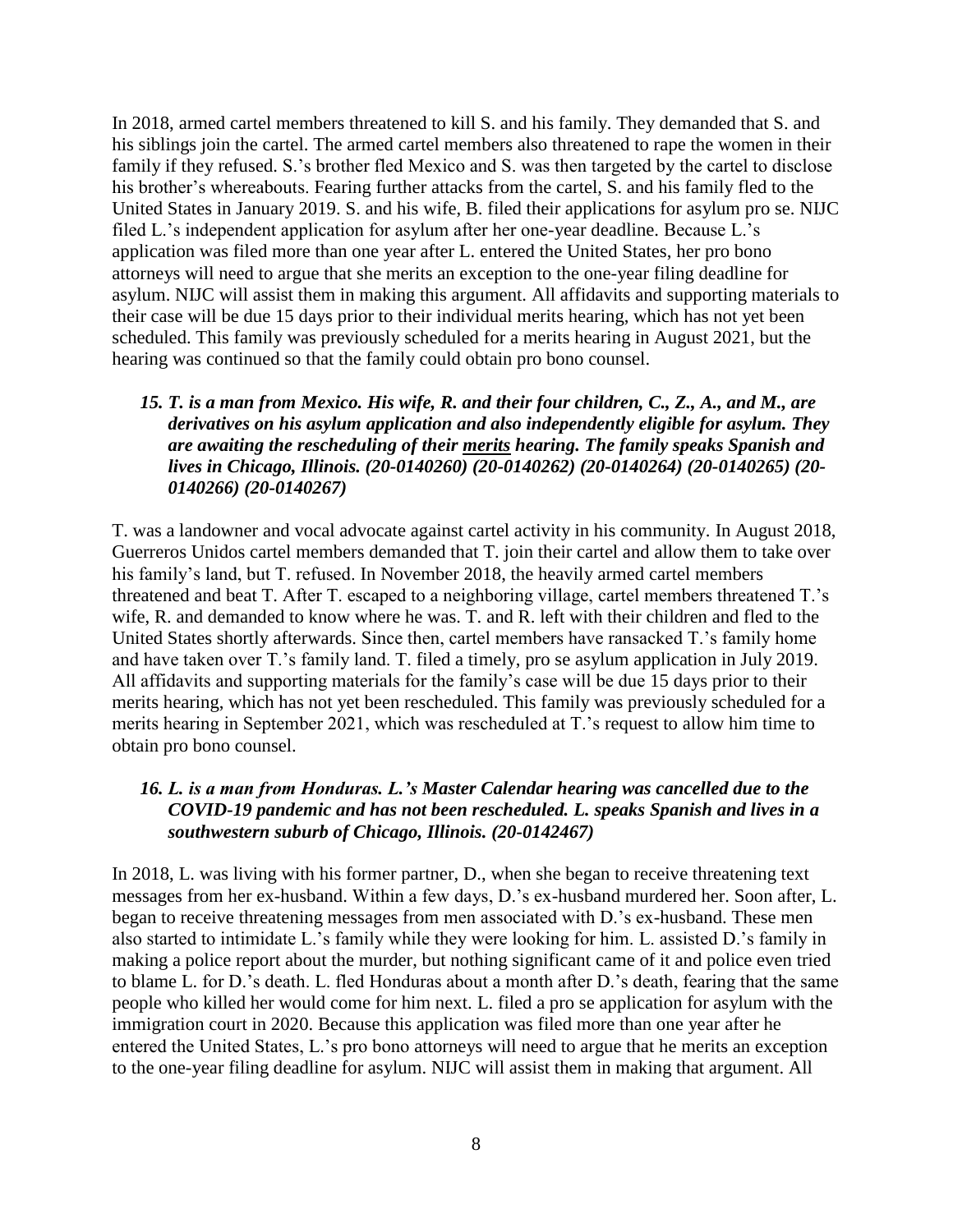affidavits and supporting materials to L.'s case will be due 15 days prior to his individual merits hearing, which has not yet been scheduled.

### *17. K. is a man from Honduras. His next Master Calendar hearing was cancelled due to the COVID-19 pandemic and has not yet been rescheduled. K. speaks Spanish and lives in Chicago, Illinois. (20-0143330)*

K. was part of an opposition political party in Honduras and was very active in the protest movement. In 2015, armed men from the Honduran military kidnapped and beat him. They threatened that he had to leave the country or end his participation in the political party. After K. escaped, he reported the kidnapping and torture to the police. After filing the police report, Honduran military and government officials constantly threatened K. that he had to leave the country. Fearing further attacks, he fled to the United States July 2018. K. filed his application for asylum pro se with the immigration court after the one-year filing deadline. NIJC will assist his attorneys in arguing that he meets an exception to the one-year deadline. All affidavits and supporting materials to his case will be due 15 days prior to his individual merits hearing, which has not yet been scheduled.

## *18. A. is a man from Cuba. His wife L. will be a derivative on A.'s asylum application and is independently eligible for asylum. A. and L. speak Spanish and lives in a southern suburb of Chicago, Illinois. (21-0150113) (21-0148960).*

A. was drafted for military service but when he refused, he was detained, tortured, and subjected to beatings and threats to disappear him because he was deemed counterrevolutionary. Afterwards, A. continued to refuse to participate in the military and began protesting on the streets against the government. Later, A. began a small business, but his supplies were confiscated by government officials at the airport and later government inspectors came to his home to confiscate all of his work tools, equipment, and supplies. The inspectors threatened to disappear A. and extorted A. for money. A. fled Cuba in early 2018. L. was forced to participate in pro-government school and community events when she was young which solidified her antigovernment beliefs. Later, L. became an attorney and worked for a state-owned company where she was singled out by her employer as someone who did not participate in pro-government events. L. was asked to testify falsely on behalf of her employer and when she refused, she was threatened, suspended from her job, and interrogated and sexually assaulted by the police. L. fled Cuba in July 2018. L. and A. met while still in Cuba, and later married end route to the United States. Although A. and L. were issued Notices to Appear (NTAs), the Department of Homeland Security has not filed the NTAs with the immigration court, so their asylum applications were timely filed with USCIS. Once their NTAs are filed with the court, they will be placed into court proceedings. All affidavits and supporting materials will be due 15 days prior to their individual merits hearing.

## *19. J. is a man from El Salvador. His son D. is a derivative on J.'s application for asylum and is also independently eligible for asylum. J.'s wife, R., and her daughter, C., came to the United States following J.'s arrival.. R. and C.'s next Master Calendar Hearing is on November 17, 2023. J. and D. are waiting for their merits hearing to be*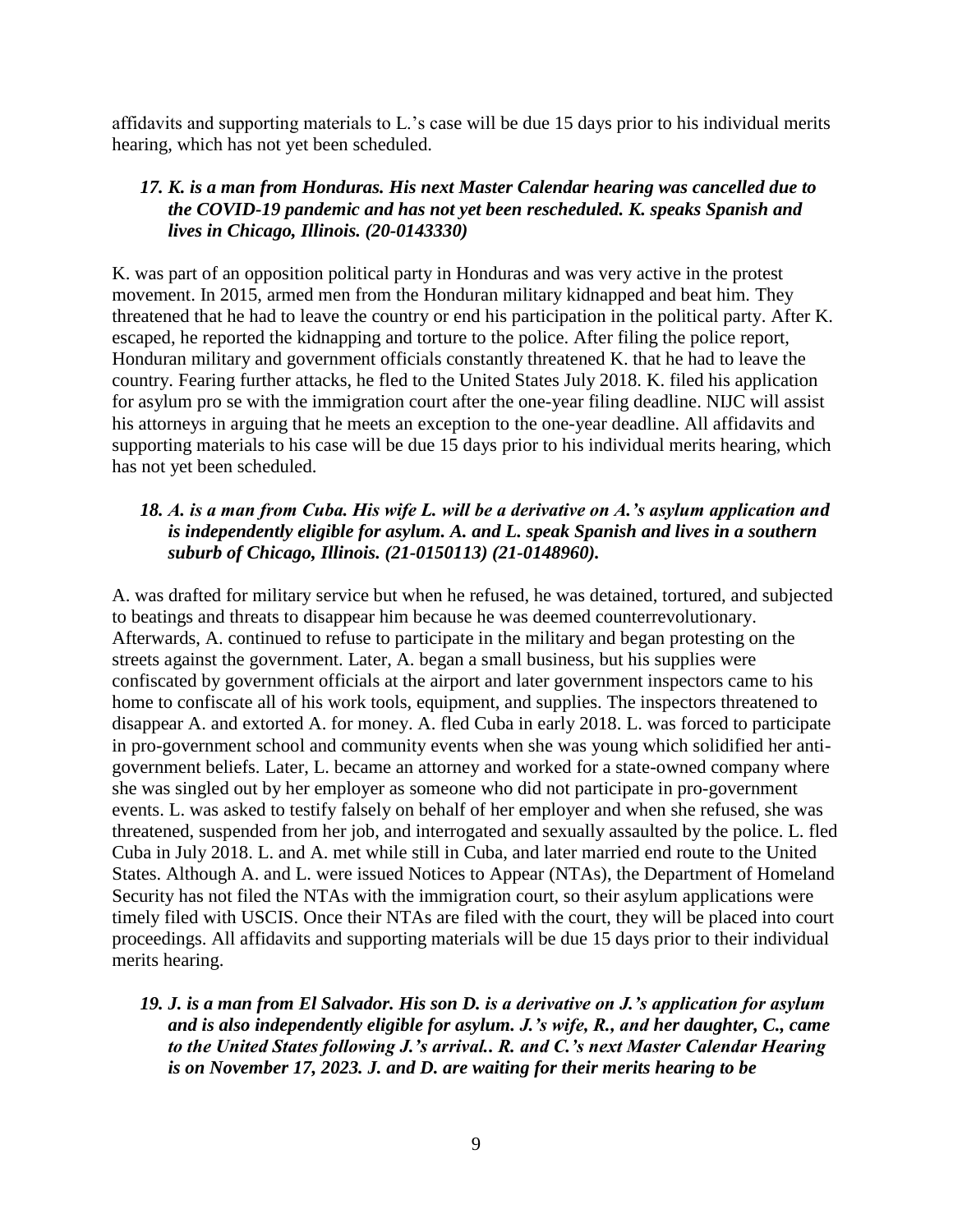#### *scheduled. The family speaks Spanish and live in Indianapolis, Indiana. (20-0143863) (20-0143876) (21-0150631) (21-0150763)*

J. owned a car painting business in El Salvador. Soon after he opened his business, members of the Mara Salvatrucha (MS-13) gang began demanding that he pay them every two weeks. They threatened to kill him and his family if he did not obey. J. paid the MS-13 on a regular basis for almost eight years, but it became more difficult over time to make the payments. In the months leading up to J. and his son, D., fleeing, he told MS-13 members that he had to stop paying them. Around this time, D., and J.'s stepdaughter, C., were walking home when a man attempted to kidnap them. D. and C. were able to get away and the family made a police report. The police did not follow up on the report. J. closed his business; he and D. fled to the United States. After their departure, the gang continued to threaten J.'s wife, R., who worked as an attorney. Gang members approached her and her colleagues, and tried to force them to work for them. She and C. then also fled to the United States. All family members have timely filed their applications for asylum. Their cases will need to be consolidated before the same judge. All affidavits and supporting materials to their case will be due 15 days prior to their individual merits hearing, which has not yet been scheduled.

### *20. A. is a woman from Honduras. Her daughter, B., is a derivative on her application and is also independently eligible for asylum. They are currently waiting for their Master Calendar hearing to be rescheduled. They speak Spanish and live in Northern Illinois. (21-0146245) (21-0146246)*

As a child, an older cousin raped A. As a young woman, A.'s partner physically and verbally abused her over the course of several years. Once separated from her abusive partner, an armed MS-13 gang member demanded she become his girlfriend since she no longer had a husband. The MS-13 gang member threatened he would take her young daughter if A. refused. A. and B. fled Honduras in 2019. NIJC filed their asylum applications with the immigration court, but because they filed more than one year after their arrival, A.'s pro bono attorneys will need to argue that they merit an exception to the one-year filing deadline. NIJC will assist them in making that argument. All documentation to their cases will be due 15 days prior to their individual merits hearing, which has not yet been scheduled.

#### *21. V. is a young woman from Honduras. V. speaks Spanish and lives in Indianapolis, Indiana. (21-0150127)*

V. grew up in Honduras with her mother and older brother. In approximately 2017, members of a local gang murdered her cousin and began threatening members of his family in a neighborhood near where V. lived. Many members of V.'s family had to flee Honduras as a result of these threats. By spring 2021, the same gang had established control of V.'s neighborhood. One day, gang members passed by V.'s family's house, saw her brother outside, and ordered him to go inside his home. In an act of defiance, V.'s brother refused to go inside, claimed that it was his neighborhood and he could do what he wanted. The gang members mentioned his relation to the cousin who had previously been murdered, brandished their gun, and said that they would kill V.'s brother as well as kill and rape V. if the family did not leave Honduras. As a result of this threat, V. fled Honduras. She entered the United States as an unaccompanied child, and was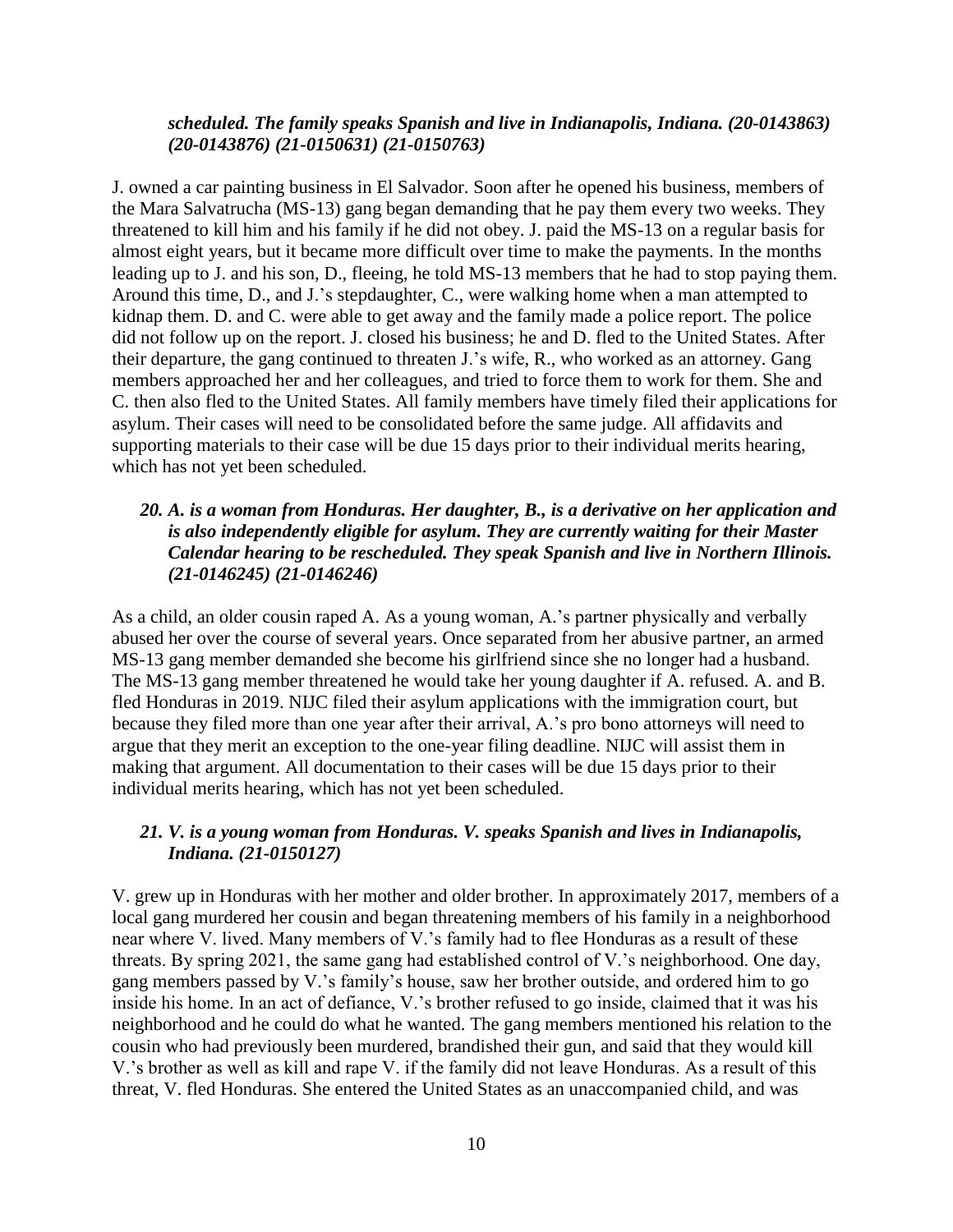detained in a shelter. As a previously designated unaccompanied child, the asylum office has initial jurisdiction over her case. NIJC timely filed V.'s application with USCIS. Affidavits and other supporting documents will be due one week prior to her interview at the asylum office, which has not yet been scheduled.

# *22. R is a woman from Venezuela. Her next Master Calendar hearing is scheduled for November 10, 2022. R. speaks Spanish and lives in western suburb of Chicago, Illinois. (21-0145778)*

R. worked as an attorney for a government-run company for many years. R. was responsible for monitoring projects and partnerships to ensure legal compliance. Her supervisor was vocally progovernment, while R. was part of the opposition. In 2014, R. discovered significant irregularities while working on a project, but her supervisor warned her not to interfere because of the political affiliations of the people involved. In 2019, R. began to receive threatening phone calls, her car was repeatedly vandalized, and her supervisor continued to act in a very hostile and threatening way towards her. At the end of April 2019, a suspicious car followed R. to her apartment. Shortly thereafter, somebody shot a bullet through her window. After this, R. fled to the United States. She timely filed for asylum in February 2020, but the asylum office referred her case to the immigration court. All affidavits and supporting materials to R.'s case will be due 15 days prior to her individual merits hearing, which has not yet been scheduled.

# *23. Z. is a woman from Colombia. Her husband D. is a derivative on her asylum application and he is also independently eligible for asylum. Their next Master Calendar hearing is on November 17, 2022. Z. and D. speak Spanish and live a western suburb of Chicago, Illinois. (21-0148469) (21-0150073).*

Z. became a joint owner of a transportation co-op in Colombia where she owned a vehicle and coordinated transport. Z. hired a driver to transport goods in her vehicle. On the way to the destination, a nationally known armed group created a roadblock for the driver, attempting to collect an extortion fee. The driver sped through the roadblock, injuring one of the armed group members. Because Z. is the registered owner of the vehicle, the armed group initiated proceedings against her during a time that the Colombian government was in peace negotiations. Later, the armed group member who was hit in the accident died and the armed group escalated threats against Z. and D. Z. was brutally attacked by people identifying themselves as part of the armed group, resulting in a miscarriage. Z. and D. fled Colombia for the United States in December 2019, were placed in removal proceedings, and timely filed for asylum in December 2020. Z. and D.'s affidavits and supporting documents will be due to the immigration court 15 days prior to their merits hearing, which has not yet been scheduled.

## *24. B. is a woman from El Salvador. Her children W. and D. are derivatives on her application for asylum and are also independently eligible for asylum. B.'s merits hearing is on July 20, 2023. B. and her children speak Spanish and live in Central Indiana. (17-0121105) (17-0121956) (17-0121957)*

B. ran a small business along with her partner, J., selling fruit in a market. J.'s daughter did not support the relationship. J.'s daughter's boyfriend is a Mara 18 gang member. When J. came to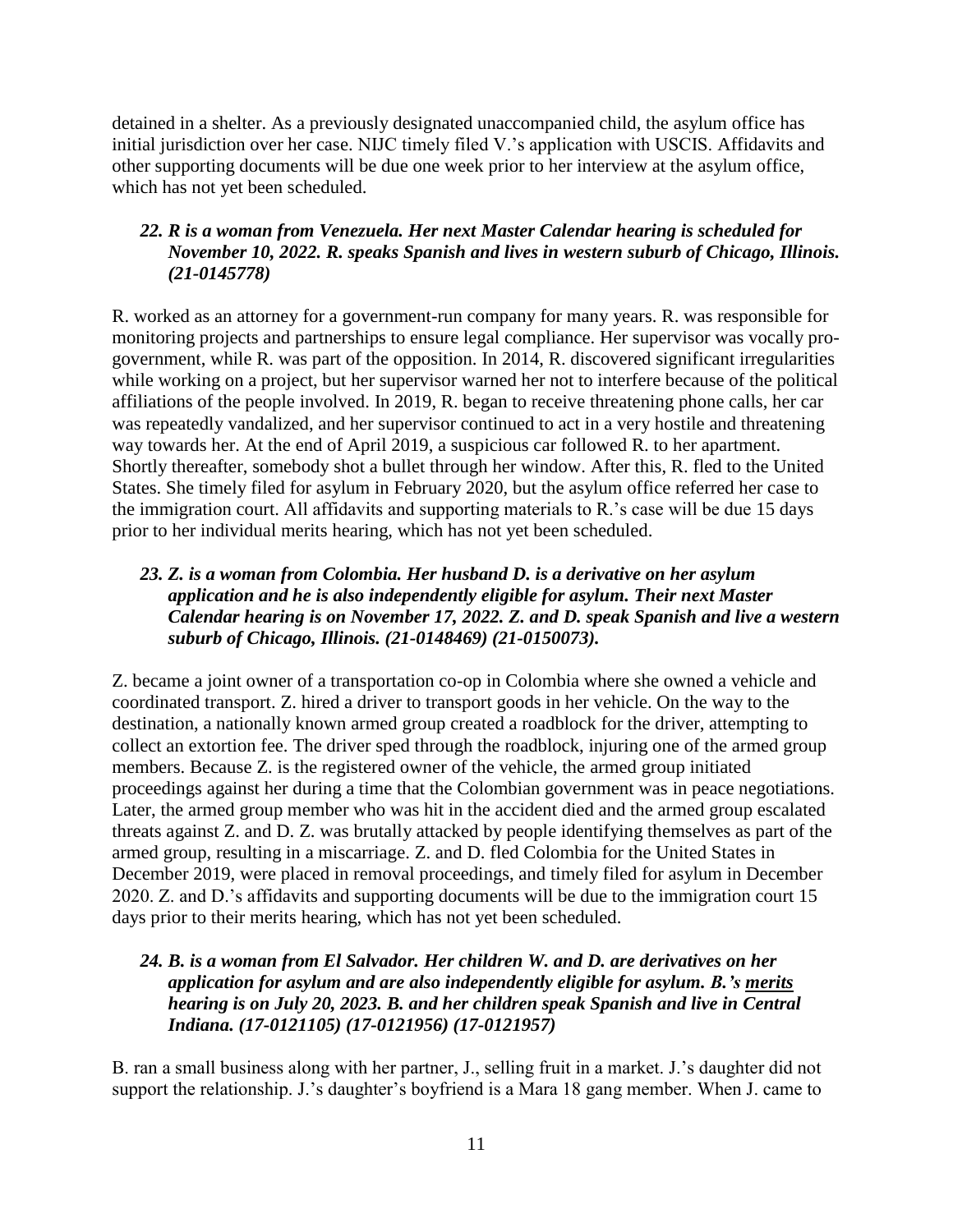the United States, B. was left alone to run the business. Soon after, Mara 18 gang members took control of B.'s home and began extorting her business. The boyfriend of J.'s daughter and two other Mara 18 gang members kidnapped B. and gang raped her, taking photos to send to J. When B. became pregnant from the rapes, the Mara 18 members told her she had to get rid of the baby because it would cause problems for them with their girlfriends. B. denied her pregnancy but eventually could not hide it any longer. B. fled to the United States to avoid retaliation from the Mara 18 gang members for refusing to get an abortion. After arriving in the United States, B. missed a court date and was ordered removed in absentia. A few years later NIJC successfully reopened B.'s court case. Because B. and her children did not file their applications for asylum with the immigration court until more than one year after they entered the United States, B.'s pro bono attorneys will need to argue that they merit an exception to the one-year filing deadline. NIJC will assist them in making that argument. All affidavits and supporting documents to B.'s case will be due 15 days prior to her merits hearing in 2023.

#### *25. R. is a man from Mexico. His wife, L., and his daughter, B., are derivatives on his application for asylum, and are also independently eligible for asylum. Their next Master Calendar hearing is on July 15, 2022. R. and his family speak Spanish and live in Chicago, Illinois. (19-0138307) (19-0138308) (19-0138311)*

R. and his family lived in a rural community in central Mexico. In early 2019, members of La Familia Michoacan, a Mexican drug cartel, shut down the electricity in R.'s village and sent messages to the residents informing them that the area was now under the control of the cartel. Cartel members started arriving at R.'s home and forcibly taking food and supplies from his family. Shortly after, members of the cartel began approaching R. and asking him to work for them. R. refused the requests of the cartel each time. Cartel members then attempted to kidnap L. and B. while they were on their way to B.'s school. Fearing further attacks from the cartel, R. and his family fled to the United States. NIJC timely filed their asylum applications. All affidavits and supporting materials will be due 15 days prior to their individual merits hearing, which has not yet been scheduled.

## *26. P. is a man from Mexico. His wife S. and his three daughters, E., G., and R. will be derivatives on his application for asylum, and they are also independently eligible for asylum. P. and his family speak Spanish and live in Chicago, Illinois. (20-0142076) (20-0142077) (20-0143342) (20-0143343) (20-0143344)*

In Mexico, P. worked for a bank. In 2018, a known member of a large drug cartel came to P.'s bank and demanded that P. open a bank account for him. P.'s bank would not approve the new account, and the cartel member became furious with P. Afterwards, the same cartel member started threatening P. and other members of the cartel contacted P. demanding money. Out of fear, P. left his job and relocated to another town, but he was unable to support his family and eventually resumed working at the bank. Despite his attempts to keep a low profile, the cartel continued to target and threaten P. and his family. Fearing escalating attacks from the cartel, P. and his family fled to the United States. Although P. and his family were issued Notices to Appear (NTAs) when they entered the United States, the Department of Homeland Security has not yet filed their NTAs with the immigration court. Until their NTAs are filed with the immigration court, USCIS retains initial jurisdiction over their cases. NIJC timely filed P., S., E.,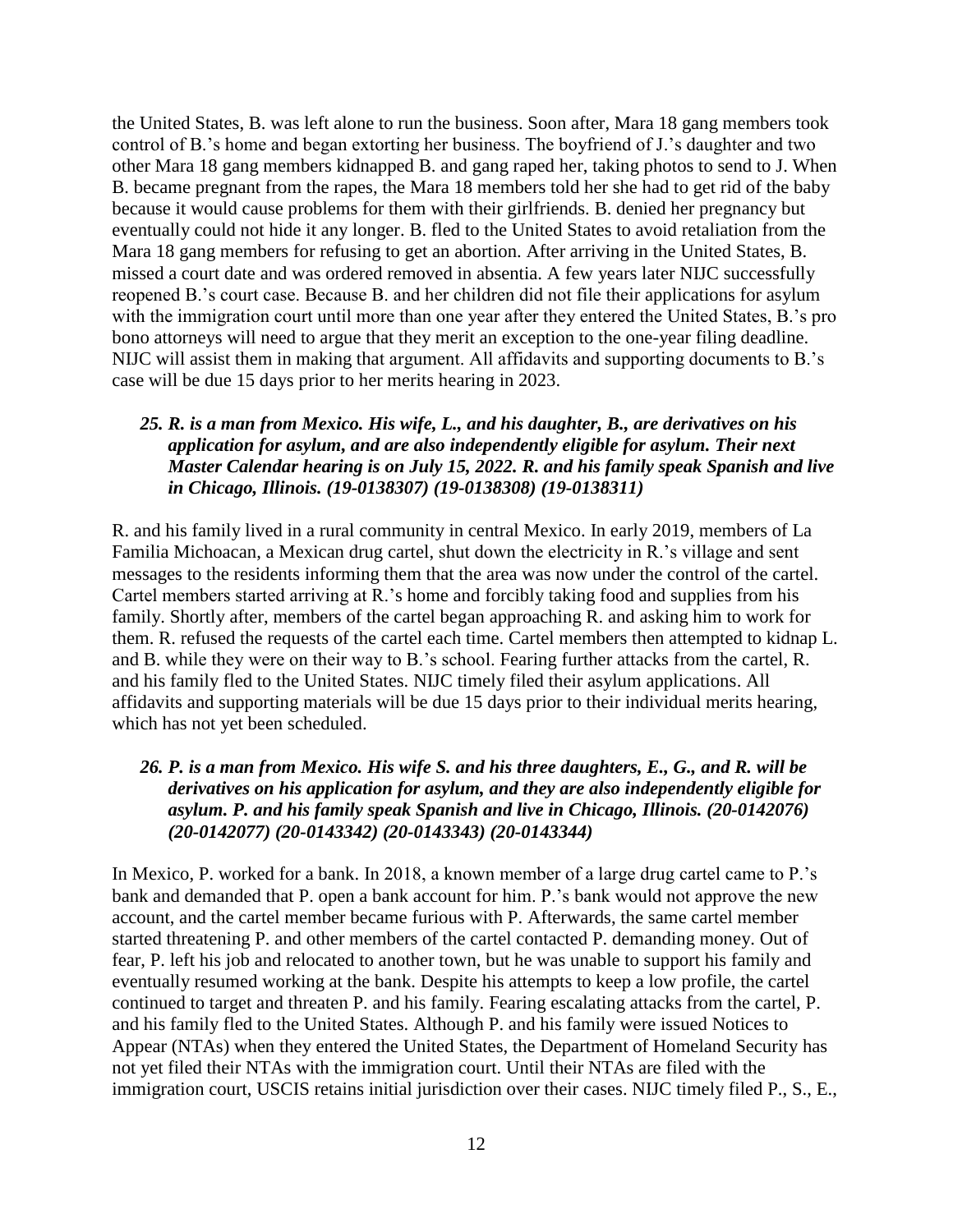G., and R.'s skeletal applications for asylum with USCIS in September 2020. Once their NTAs are filed with the court, they will be placed into court proceedings. All affidavits and supporting materials will then be due 15 days prior to their individual merits hearing.

## *27. R. and L. are a husband and wife from Honduras. Their children, P. and T., will be derivatives on their applications for asylum. The family is waiting for their next Master Calendar hearing to be rescheduled. R., L., P., and T. speak Spanish and live in Chicago, Illinois. (19-0138764) (19-0138767) (19-0139752) (19-0139755)*

R. owned a dental practice in Honduras and L. worked as a teacher. In early 2019, members of the Mara 18 gang started extorting L. and her son and threatening to kill them if they did not pay. When L. refused the gang's demands, gang members began threatening R. and threatening to kill the entire family if they continued to refuse to pay extortion fees to the gang. R. reported the threats to the police in Honduras, but the police did not investigate and the family was unable to obtain protection from the gang. Fearing for their lives, R., L., and their two daughters fled to the United States in 2019. NIJC timely filed the family's asylum applications. All affidavits and supporting materials to their case will be due 15 days prior to their individual merits hearing, which has not yet been scheduled.

## *28. F. is a man from Mexico. His wife, C., and their children, T. and R., will be derivatives on his application for asylum and are also independently eligible for asylum. The family's next Master Calendar hearing is scheduled for November 29, 2023. F. and his family speak Spanish and live in Chicago, Illinois. (20-0143334) (20-0143335) (20- 0143338) (20-0143339) (20-0143340)*

F. and his eldest son, T., were working together at their wood mill in Mexico when members of a cartel approached them and demanded that T. start working for them. F. refused to let the cartel take his son, and told the cartel members that T. wanted to remain with his family and earn an honest living. Soon after, the cartel members threatened to kill the entire family and kidnap T. if he did not work with them. The cartel gave the family two days to decide, and F. chose to flee with his wife and children. F., C., T., and R. entered the United States in December 2019. NIJC timely filed their applications for asylum. All documentation to F., C., T., and R.'s cases will be due 15 days prior to their individual merits hearing, which has not yet been scheduled.

## *29. M. is a man from Ecuador. He is currently awaiting the rescheduling of his next Master Calendar hearing date. M. speaks Spanish and lives in Chicago, Illinois. (20- 0145604)*

M. owned a small business in Ecuador where people could pay to use computers and printers. His shop was located near the local market where corrupt police officers frequently forced vendors to pay them in order to sell there. Around August of 2018, two officers left behind a flash drive after using computers in M.'s store. After they left, M. opened the flash drive and discovered evidence of the overcharging of market vendors. When the officers came back to retrieve the flash drive, they warned M. that he would have problems if he had looked at the contents of the flash drive and spoke out against them. Afterwards, M. began to receive threats from the police and a gang affiliated with the police. Around January of 2019, gang members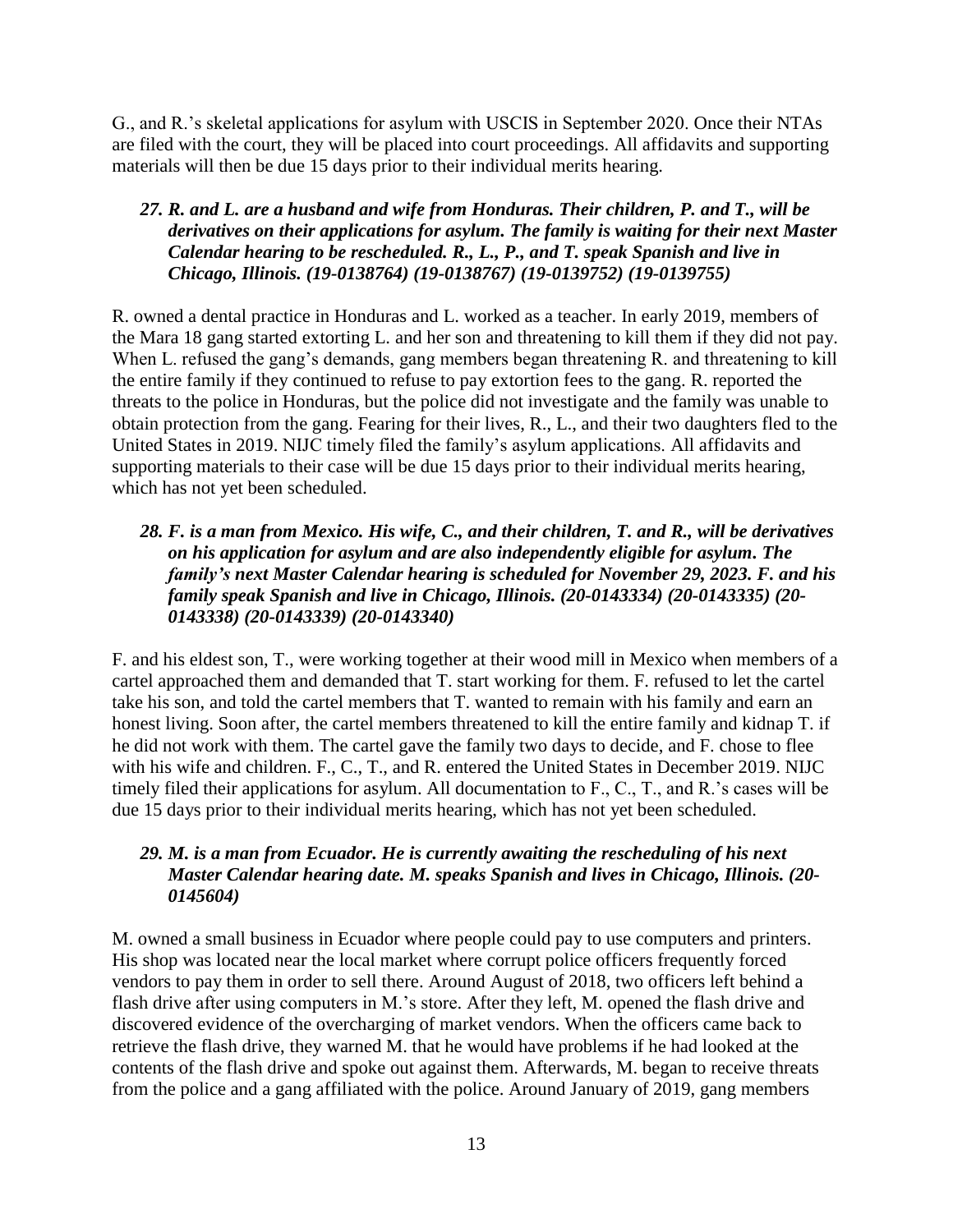kidnapped M. and took him to a remote location where they beat him and took his money. After this incident, M. fled the country, but people continued to go to his shop looking for him and threatened to harm his girlfriend and daughter, which led them to flee as well. NIJC filed M.'s asylum application with the immigration court in April 2021. Although M. filed past his one-year filing deadline, he merits an exception to the deadline and NIJC will assist his attorneys in making this argument. All affidavits and supporting materials to M.'s case will be due 15 days prior to his individual merits hearing, which has not yet been scheduled.

### *30. V. is a woman from Honduras. Her children C. and T. are derivatives on her application for asylum and are also independently eligible for asylum. They are waiting for their Master Calendar hearing to be rescheduled. The family speaks Spanish and lives in Chicago, Illinois. (20-0143706) (20-0145601) (21-0145598)*

V.'s former partner, K., is a gang member in Honduras. During their relationship, he physically and sexually abused K., tried to force her to have an abortion, and threatened to kill her if she ever left him. He also abused V.'s children and tried to force her son to join his gang by threatening to kill V. and her children if he refused. Gang members also attempted to extort V. by threatening to kill her and her children if she refused. V. and her daughters fled to the United States in late 2018. NIJC filed V., C., and T.'s applications for asylum with the immigration court, but because their applications were filed more than one year after they entered the United States, their pro bono attorneys will need to argue that V., C., and T. merit an exception to the one-year filing deadline. NIJC will assist them in making this argument. All affidavits and supporting materials to their case will be due 15 days prior to their individual merits hearing, which has not yet been scheduled. V.'s son L. entered the United States as an unaccompanied child and as a result, his case was in a different procedural posture. NIJC filed his asylum application with USCIS and USCIS granted him asylum in May 2021, which should be helpful when presenting the case of his mother and sisters.

## *31. S. is a woman from El Salvador. She and her son, J. are awaiting a new Master Calendar hearing date. S. and J. speak Spanish and live in a northwestern suburb of Chicago, Illinois. (21-0146760) (21-0147488)*

S.'s step-father abused her throughout her childhood. The father of S.'s first child beat and raped her. He prohibited her from studying or working outside the home. The abuse worsened when S. found a radio job. S. developed severe anxiety and depression. The father of her child admitted her to a psychiatric hospital and told staff she was crazy. While at the hospital, a nurse raped S. multiple times, leading to the birth of her second child, J. Later, S. worked as a television reporter. Her boss routinely sexually harassed her, forced her to report on violent, gang-related stories, and used his connections to highly ranked gang members to intimidate her against reporting him. After S. reported his treatment, members of the Mara 18 gang threatened her outside of her home, saying there would be consequences if she spoke out. In early 2019, gang members attacked and beat her brother. Soon afterwards, S. fled to the United States with her son. NIJC filed S.'s asylum application with the immigration court. Because this application was filed more than one year after S. entered the United States, her pro bono attorneys will need to argue that she merits an exception to the one-year filing deadline for asylum eligibility. NIJC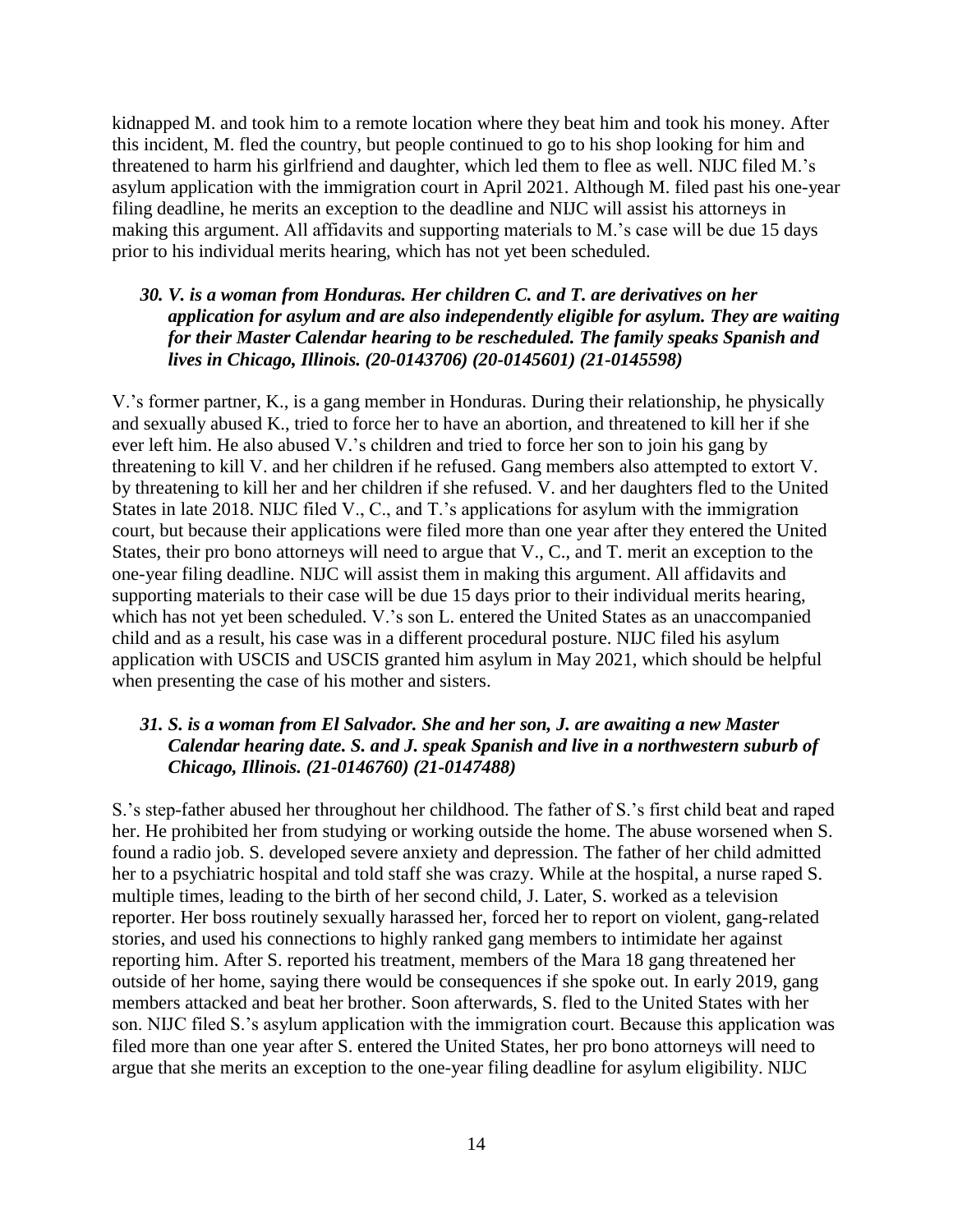will assist them in making this argument. All affidavits and supporting materials to S.'s case will be due 15 days prior to her individual merits hearing, which has not yet been scheduled.

## *32. A. is a woman from Guatemala. Her four children are derivatives on A.'s application for asylum. Her eldest daughter C. has an independent asylum case at the asylum office. Her two youngest daughters recently arrived as unaccompanied minors and are not yet scheduled for court. A. and her family speak Spanish and live in Central Illinois. (20-0143124) (20-0143123) (20-0143125) (21-0148945) (21-0148946)*

A's partner abused A. and their children, raped A., and controlled her church attendance. He became particularly violent after she gave birth to their second daughter because he was angry the child was a girl. As a result of the abuse, A. has long-term hearing loss. A.'s partner forced her daughter C. to scavenge for food at a local dump, attempted to sell C. to a drug trafficker, and threatened to rape C. When A. moved with her children to another part of Guatemala, her partner found them and threatened to kill them with the help of his drug trafficking associates. Fearing for their lives, A. fled with her children to the United States. Because A. and her son filed for asylum after their one-year deadline, her pro bono attorneys will need to argue that they merit an exception to the one-year filing deadline for asylum eligibility. NIJC will assist them in making this argument. All documentation to their cases will be due 15 days prior to their individual merits hearing, which has not yet been scheduled. Documentation in C's case will be due one week prior to her asylum interview. The timing of the interview is uncertain.

## *33. L. is a woman from Venezuela. She is awaiting a new Master Calendar hearing date. L. speaks Spanish and lives in Chicago, Illinois. (21-0147034)*

L. owned and operated a textile factory in Venezuela. She was also an active member of the opposition party, Primero Justicia. L. participated in many marches and protests with the party. Starting in around 2016, L. received several threats at her factory. Members of a "collective," an armed pro-government group, came to her factory and told her that she had to pay them in order to support the revolution. She paid what they requested so that they would leave and reported this to the police afterwards. Not long after, the collective requested even more money. L. eventually had to close her business completely, but even after closing the business, she continued to receive threats from the collective. On several occasions, collective members came by her house on motorcycle shouting her name and firing guns into the air. L. came to the United States in 2018 on a tourist visa, hoping she could return to Venezuela, but soon realized it was best to stay and seek asylum after her daughter reported that collective members continued to come to her home looking for her. L. timely filed for asylum with USCIS in 2019 but her case was referred to the immigration court. All affidavits and supporting materials to L.'s case will be due 15 days prior to her individual merits hearing, which has not yet been scheduled.

## *34. R. is a woman from El Salvador. Her son, A., is a derivative on her application, and is also independently eligible for asylum R. and A.'s next Master Calendar hearing has not been scheduled. R. speaks Spanish and lives in a northern suburb of Chicago, Illinois. (21-0147562) (21-0147563)*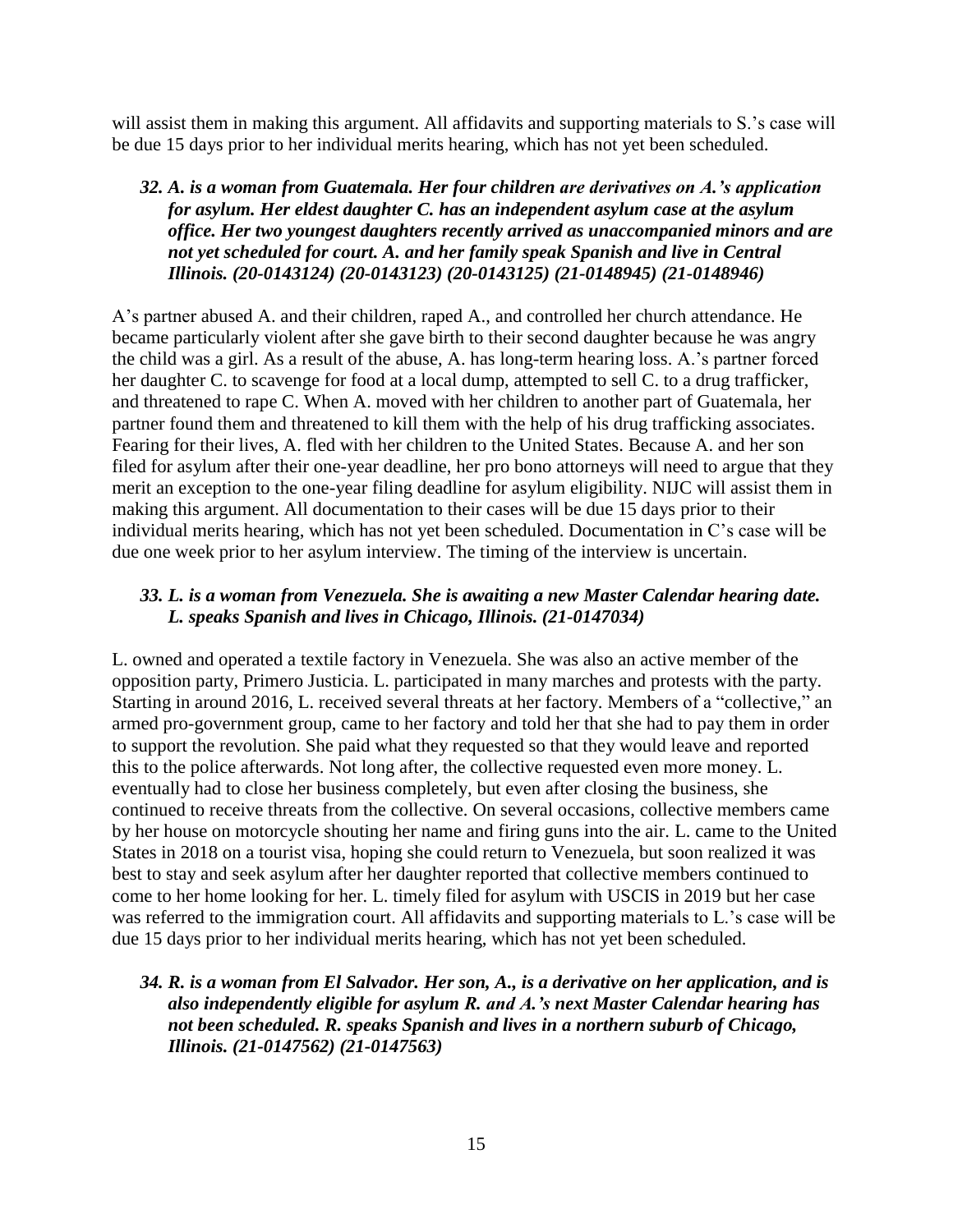During much of their relationship, R.'s ex-partner H., was verbally, physically, and sexually abusive. H. was a police officer in El Salvador. For some time, H. was able to hide his status as a police officer from the community and 18<sup>th</sup> Street gang members. Eventually, gang members took notice of his role. They began calling the family and sending pictures of R.'s daughter threatening to kill the family if R. and H. did not pay the extortion fees. Although R. and her family repeatedly tried to relocate to other towns in El Salvador, the gang members continued to find them and targeted R.'s son A. for being the son of a police officer. H. fled to the United States and was granted asylum, but the gang continued targeting the family, particularly A., making it impossible for them to leave their home. Finally, R. fled to the United States with A. in late 2019. NIJC filed R. and A.'s skeletal asylum applications with the immigration court in November 2021. Since their applications were filed more than one year after entering the United States, their pro bono attorneys will need to argue that they meet an exception to the one-year filing deadline for asylum eligibility. NIJC will assist them in making this argument. All affidavits and supporting materials for R. and A.'s case will be due 15 days prior to their merits hearing, which has not yet been scheduled.

## *35. E. is a man from Guatemala. His children D. and S. are derivatives on his application and are also independently eligible for asylum. They are waiting for their next Master Calendar hearing date. E. and his family speak Spanish and live in a southwestern suburb of Chicago, Illinois. (20-0141236) (20-0141259) (20-0141261)*

E. began working as a taxi driver in 2018. Shortly after, members of the MS-18 gang began to threaten and extort him and his co-workers. They obtained his personal number and would call threatening to kill him and his family if he did not pay them. They began killing E.'s co-workers for failing to pay, and threatened to kill E. if he reported the murders or stopped paying as well. The payments and threats continued to increase, so E. decided to flee to the United States in November 2018. The gang had also begun threatening D. E. timely filed his application for asylum pro se in May 2019. NIJC filed individual applications for D. and S. in January 2021. All affidavits and supporting materials to E.'s case will be due 15 days prior to his individual merits hearing, which has not yet been scheduled.

## *36. R. is a woman from Honduras. She is waiting for her next Master Calendar hearing date. R. speaks Spanish and lives in a western suburb of Indianapolis, Indiana. (21- 0146095)*

R.'s partner was a member of the Mara 18 gang. Soon after R. and her partner started living together, her partner became controlling and abusive. He would not allow her to leave the house to see her family. He beat and raped her often. He told her that she had to stay with him, and threatened to hurt and kill her if she tried to leave the relationship. She reported him to the police once, but nothing came from it. She was also involved in the Libre political party and attended protests regularly over the course of several years. Police shot at, beat, and tear-gassed her and fellow party members at many protests. She fled the country and traveled to the United States in 2019 to escape the dangerous political climate and free herself from her abusive partner. R. timely filed her asylum application with the immigration court in 2019. All affidavits and supporting materials to R.'s case will be due 15 days prior to her individual merits hearing, which has not yet been scheduled.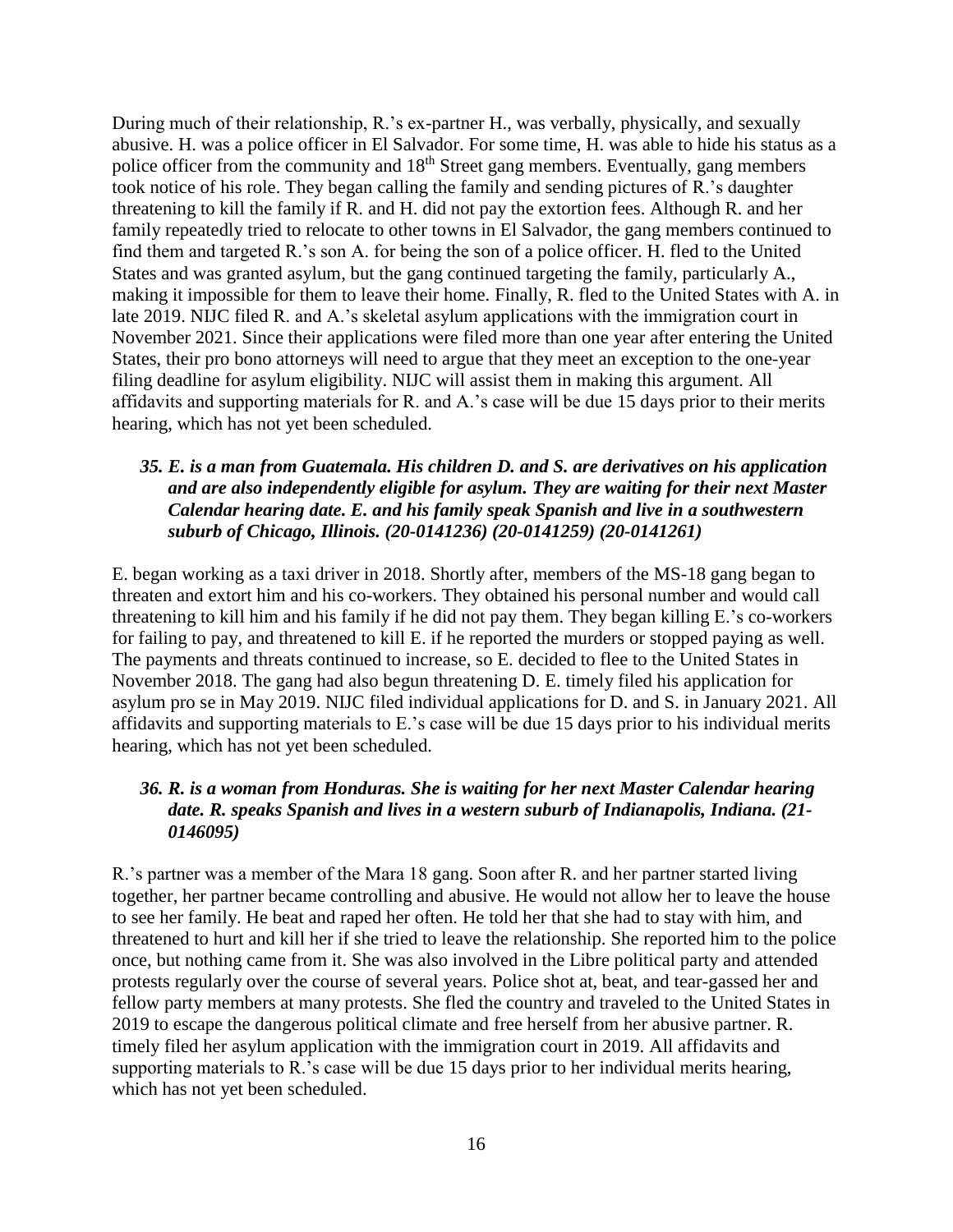#### *37. N. is a woman from Honduras. N. speaks Spanish and lives in a northwestern suburb of Indianapolis, Indiana. (21-0147272)*

N.'s third child's father was abusive and controlling. He raped N. and told her he would not let her end the relationship. When N. became pregnant and refused to get an abortion, he threatened to kill her and the child. Out of fear, N. fled to the United States in late 2020, but at the border N. was placed in the Migrant Protection Protocols (MPP or "Remain in Mexico") program and was prevented from entering the United States to seek asylum. N. subsequently entered the United States and gave birth to her third child. Although N. was issued a Notice to Appear (NTA) at the border, it has not yet been filed with the immigration court. Unless and until her NTA is filed with the court, USCIS retains initial jurisdiction over her application for asylum. NIJC filed N.'s asylum application with USCIS in November 2021. Once her NTA is filed with the court, she will be placed into court proceedings. All affidavits and supporting materials will be due 15 days prior to her individual merits hearing.

## *38. V. is a woman from Guatemala. Her son X. is listed as a derivative on her application and is also independently eligible for asylum. The family speaks Spanish and lives in a western suburb of Chicago, Illinois. (21-0148257) (21-0148864)*

When V. was young, her father was killed and her mom moved to the United States, leaving V. and her younger sisters with an aunt who physically abused them. When V. and her sisters moved to a different aunt's home, another family member who was involved with a gang threatened the girls with violence and made sexual advances towards them. V.'s two sisters fled to the United States and were granted asylum, but V. stayed in Guatemala. When she was 17 years old, V. was in a relationship with a man who began to verbally and physically abuse her once he knew of her pregnancy. He tried to force V. to have an abortion. Living in her partner's home, his family members also abused her, eventually causing her to be hospitalized for several days. About a year later, V. began a relationship with another man. When she confronted this man about being in a relationship with another woman, he punched her in the face and stomach, causing her to be hospitalized for about two weeks. Soon after, V. fled to the United States with her eldest son and later gave birth to her second child in the United States. Although V. and her son were issued a Notice to Appear (NTA) at the border, their NTAs have not yet been filed with the immigration court. Unless and until their NTAs are filed with the court, USCIS retains initial jurisdiction over their asylum applications. NIJC filed their asylum applications with USCIS on November 12, 2021. Once their NTAs are filed with the court, they will be placed into court proceedings. All affidavits and supporting materials will then be due 15 days prior to their individual merits hearing.

#### *39. O. is a man from Haiti. O. speaks Haitian Creole and live in Indianapolis, Indiana. (21-0148753)*

O. was an organizer for a prominent political party in Haiti. While at a party event, men from a rival political party attempted to break up the event, threatening O. with machetes. Around that same time, armed individuals from a rival party tried to run O. off a road. Later, the family's home was burned to the ground. Fearing for their lives, they fled to the United States in 2021.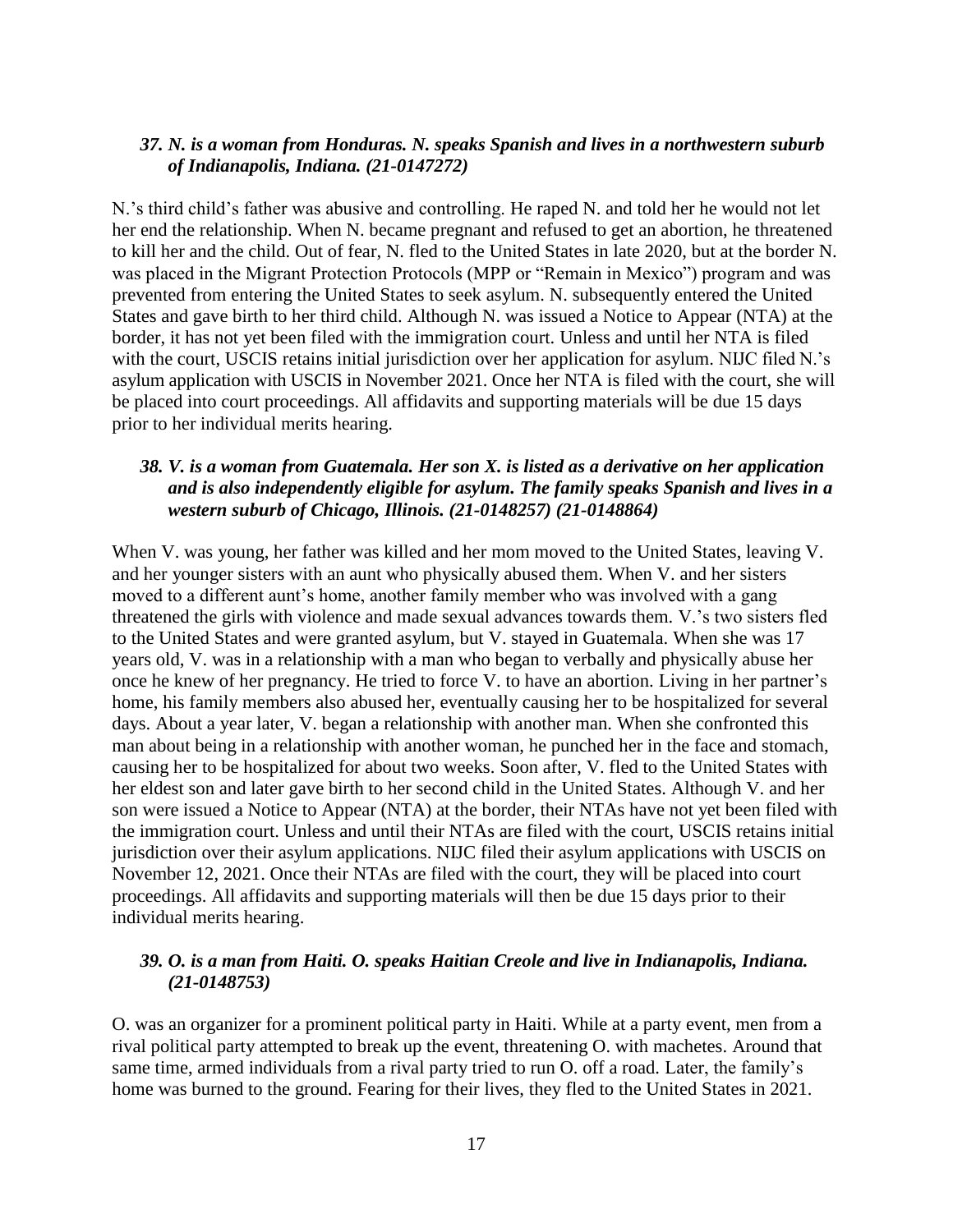Now that O. and his former partner are no longer together, he is seeking asylum on his own. Although O. was issued a Notice to Appear (NTA), the Department of Homeland Security (DHS) has not yet filed his NTA with the immigration court, so O. is not yet in removal proceedings. Unless and until DHS files the NTAs with the court, USCIS maintains jurisdiction over any asylum application he files. NIJC timely filed his skeletal asylum application with USCIS. Once his NTA is filed with the court, he will be placed into court proceedings. All affidavits and supporting materials will be due 15 days prior to his individual merits hearing. O. is independently eligible for Temporary Protected Status (TPS) and has a TPS application currently pending before USCIS.

## *40. R. is a woman from Haiti. Her son, L., is a derivative on her application for asylum and is also independently eligible for asylum. R. and her child speak Haitian Creole and live in Indianapolis, Indiana. (21-0148754) (21-0149461)*

R. was a member of a prominent political party in Haiti and her former partner was an organizer the same party. Suspected individuals from a rival political party burned the family's home to the ground after threatening her former partner and running him off of the road. Fearing for their lives, R., L., and R.'s former partner fled to the United States in 2021. Since R. and her former partner are no longer together, they are seeking asylum independently. Although R. and L. were issued Notices to Appear (NTA), the Department of Homeland Security (DHS) has not yet filed their NTAs with the immigration court, so R. and L. are not yet in removal proceedings. NIJC timely filed their skeletal asylum applications with USCIS. Unless and until DHS files their NTAs with the court, USCIS maintains jurisdiction over their asylum applications. Once their NTAs are filed with the court, they will be placed into court proceedings. All affidavits and supporting materials will be due 15 days prior to their individual merits hearing. R. and L. are independently eligible for Temporary Protected Status (TPS) and have TPS applications currently pending before USCIS.

## *41. S. is a young man from Guinea. S. speaks French and lives in a western suburb of Chicago, Illinois. (21-0150361)*

S. grew up in Conakry, Guinea. He and his family are ethnic Pules, and S.'s father was a member of the opposition political party, Union de Force Democracies de Guinea (UFDG). When S. was six years old, government forces shot and killed his father during an anti-government protest. Afterwards, S. had a normal childhood until anti-government protests re-started in 2019, while S. was at school. On his way home, S. ran into state security forces who thought that S. was a protester. The government arrested him and killed one of his friends. The government detained S. for a month and tortured him. S.'s mother managed to bribe a guard to help S. escape and he fled the country. S. entered the United States on April 14, 2021, and was issued a Notice to Appear (NTA). Unless and until his NTA is filed with the immigration court, USCIS retains initial jurisdiction over his application for asylum. NIJC timely filed his asylum application with USCIS. Once A.'s NTA is filed with the court, he will be placed into court proceedings. All affidavits and supporting materials will be due 15 days prior to his individual merits hearing.

## *42. S. is a man from Colombia. His wife, A. and their kids, E. and P., are derivatives on his application for asylum and are also independently eligible for asylum. S. and his family*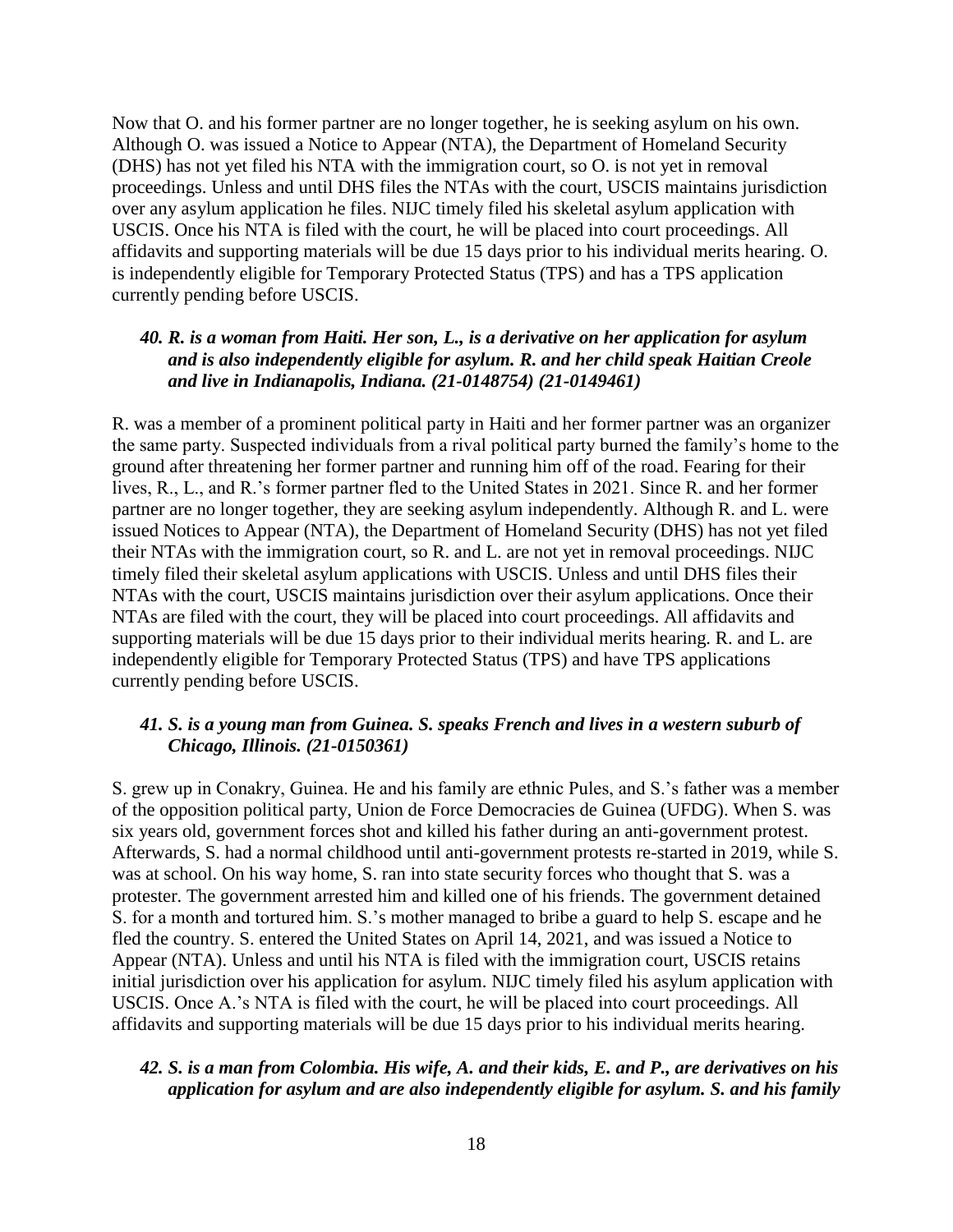#### *are awaiting a new Master Calendar hearing date. They speak Spanish and live in a southwestern suburb of Chicago, Illinois. (21-0147271) (21-0147596) (21-0147598) (21-0147599)*

S. worked as an engineer for a Colombian airline. His position involved overseeing the influx of luggage and goods, and granted him access to many parts of the airport that are generally restricted. In 2018, two of S.'s colleagues approached him and asked him to collaborate with the Revolutionary Armed Forces of Colombia (FARC) by facilitating the transportation of drugs through the airline. S. declined this request, subsequently received more requests, and eventually threats from members of the FARC. S. tried to report the attempted recruitment to airport administrators and the police, but the threats only worsened. At one point, two men went to A.'s workplace and told her that she'd better advise her husband to collaborate with them or else he'd be in danger. At the end of 2018, the family received a letter indicating that S. had until the end of the year to collaborate with them, or the lives of his entire family would be at risk. The family immediately fled. Then, family and friends reported that people had come to S.'s home looking for him. S. submitted his application for asylum with USCIS in December 2020, completed an asylum interview in 2021, and was referred to the immigration court. Because the asylum application was filed more than one year after S. and his family entered the United States, their pro bono attorneys will need to argue that they merit an exception to the one-year filing deadline for asylum. NIJC will assist them in making this argument. All affidavits and supporting materials to their case will be due 15 days prior to their individual merits hearing, which has not yet been scheduled.

### *43. J. is a woman from El Salvador. J. speaks Spanish and lives with her partner and two U.S. citizen children in Northern Indiana. (21-0148122)*

J.'s mother physically and emotionally abused her throughout her childhood. When J. was a teenager she lived on the border between rival gang territories. She was accused by MS-13 gang members of passing information to the rival gang. A group of about 10 armed gang members surrounded her and threatened to kill her if she didn't leave within 24 hours. J. went to a different city to report this incident to the police but was still scared of violent repercussions from the gang. She fled to the United States soon after. The MS-13 gang now regularly extorts J.'s family in El Salvador and has threatened J. with harm upon her return to El Salvador. J. entered the United States as an unaccompanied child in 2016. She filed her skeletal asylum application in 2019. She attended an interview with the Asylum Office in February 2020, and her case was referred to immigration court in March 2021. Because her application was filed more than one year after J. entered the United States, her pro bono attorneys will need to argue that she merits an exception to the one-year filing deadline for asylum. NIJC will assist them in making this argument. All affidavits and supporting materials will be due 15 days prior to her merits hearing, which has not yet been scheduled.

## *44. M. is a woman from Honduras. Her daughter C. is a derivative on M.'s application for asylum and is also independently eligible for asylum. Their next Master Calendar hearing is on August 17, 2022. M. and C. speak Spanish and live in Chicago, Illinois. (20-0140502) (20-0140873)*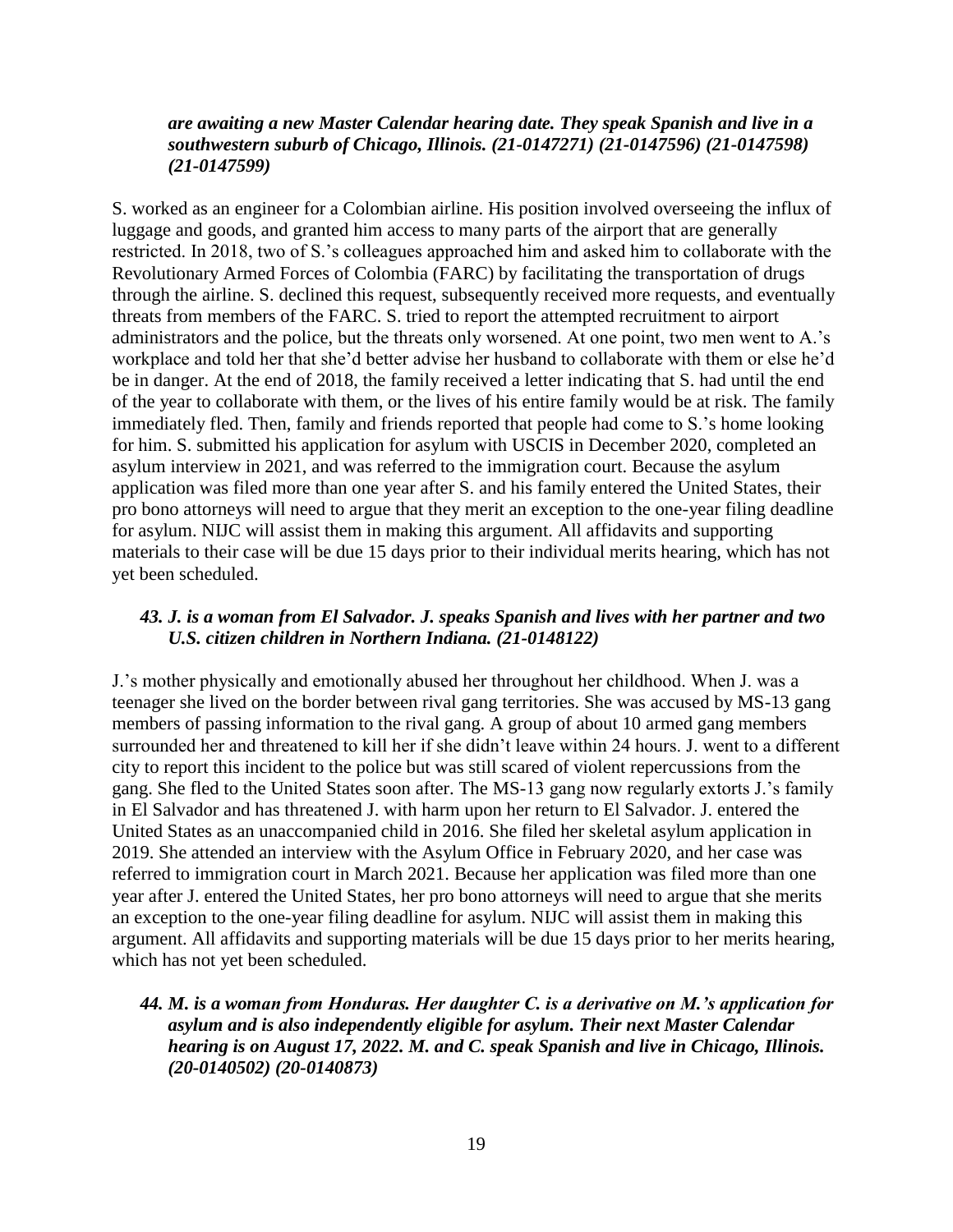M. worked as a hair stylist in Honduras. One day on her way home from work, M. witnessed gang members killing a young man. Shortly after, people unknown to M. came to her home and beat her badly. M. made a police report, but everyone in M.'s town told her she had days to leave before something else happened to her. M. believes that the beating is connected to the police report she made, and that the people who attacked her are connected to the gang. Fearing for her life and for the life of her daughter, M. fled Honduras with C. in early 2019. NIJC timely filed M.'s asylum application with the immigration court. All affidavits and supporting materials to M. and C.'s case will be due 15 days prior to their individual merits hearing, which has not yet been scheduled.

#### *45. R. is a woman from El Salvador. Her children K., G., and A. will be derivatives on her asylum application. R., K., G., and A. speak Spanish and live in Central Indiana. (21- 0151593) (21-0152264) (21-0152267) (21-0152268)*

R. grew up in a physically abusive home and was raped by her mother's boyfriend when she was a child. When she was teenager, she moved in with an older man who was physically abusive and had her first child, K., as a teenager. To escape the abuse, she moved back in with her aunt and brother. A gang began demanding her brother join them, and attacked him when he refused. Around 2012, R., K., and R.'s brother moved to escape the gang. Around 2019, the gang found them and began threatening R.'s brother again. He then fled the country to escape the gang, but they murdered him in Mexico. Shortly thereafter, the gang threatened R. She and her children fled to the United States in the summer of 2021. Although R. and her children were issued Notices to Appear (NTAs) by the Department of Homeland Security when they entered the United States, their NTAs have not yet been filed with the immigration court. Unless and until their NTAs are filed with the court, USCIS retains initial jurisdiction over their applications for asylum. NIC timely their asylum applications with USCIS. Once their NTAs are filed with the court, they will be placed into court proceedings. All affidavits and supporting materials will be due 15 days prior to their individual merits hearing.

## *46. E. is a young man from Guatemala. His next Master Calendar hearing is scheduled on November 2, 2022. E. speaks Spanish and lives in Chicago, Illinois. (21-0150685)*

When E. was in high school, local gang members began to demand that E. help them with their illegal activities. E. refused and the gang members pushed him to the ground. The gang members continued demanding that E. assist them. Each time, E. refused and the gang members beat him. The gang then killed E.'s cousin for defying their demands. The gang's threats escalated to the point that the gang members threatened him with a gun in late 2020/early 2021. E. fled Guatemala soon afterwards. He was apprehended by immigration officers, and was placed in ORR custody. As a previously designated unaccompanied child, the asylum office has initial jurisdiction over his case even though E. is scheduled for a Master Calendar Hearing in immigration court on November 2, 2022. NIJC timely filed E.'s skeletal asylum application with USCIS. Affidavits and other supporting documents will be due one week prior to his interview at the asylum office, which could be scheduled at any time.

#### *47. M. is a woman from Honduras. Her son, J., is a derivative on her asylum application, and is also independently eligible for asylum. Their next Master Calendar Hearing is*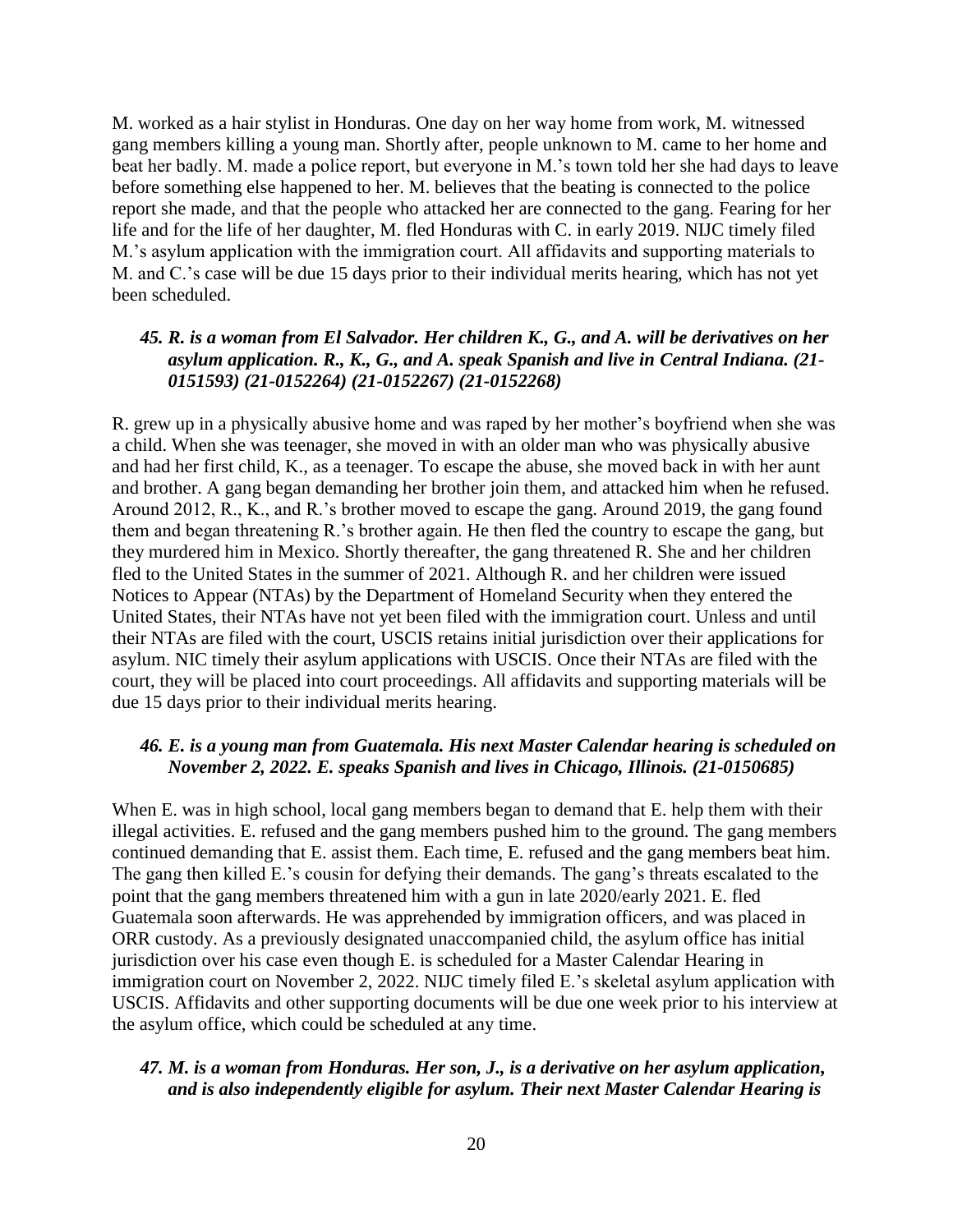#### *April 30, 2024. M. and J. speak Spanish and live in Indianapolis, Indiana. (21- 0152248) (20-0145265)*

When M. was a teenager, her father was murdered. Shortly thereafter, she moved in with an older man who physically and sexually abused her over the course of several years. Early in the relationship, M. and her sister reported the abuse to the police, but they did not hold him accountable. After she separated from her abuser, M. was robbed at gunpoint by armed men. Then gang members began extorting her, demanding she pay them or they would kill her. She reported this to the police, but the gang continued to extort and threaten her until she and her son fled Honduras. At the United States-Mexico border, they were returned to Mexico and forced to pursue their asylum cases through the MPP "Remain in Mexico" process. M. timely filed her asylum application while in Mexico and NIJC later filed an updated asylum application for her and J. Their cases are consolidated in immigration court. All affidavits and supporting materials will be due 15 days prior to their individual merits hearing, which has not yet been scheduled.

## *48. S. is a woman from El Salvador. Her daughter, A., is a derivative on her asylum application and is also independently eligible for asylum. Their next Master Calendar Haring is May 24, 2023. S. and A. speak Spanish and live in Chicago, Illinois. (21- 0147903) (21-0148264)*

S.'s ex-partner and the father of her daughter, A., was physically, financially, and emotionally abusive to S. throughout their relationship. He refused to allow S. to leave his family home and attempted to force her to have sex with the patrons of his family's liquor store and small restaurant. S.'s ex-partner threatened that the patrons would find and harm her if she disobeyed him, many of whom were Salvadoran gang members. S. escaped with her daughter A. and came to the United States in July 2018. NIJC filed S. and A.'s applications for asylum in July 2021. Because their applications were filed more than one year after S. and A. entered the United States, their pro bono attorneys will need to argue that they merit an exception to the one-year filing deadline for asylum. NIJC will assist them in making this argument. All affidavits and supporting materials will be due 15 days prior to their individual merits hearing, which has not yet been scheduled.

## *49. P. is a man from Nicaragua. P. speaks Spanish and lives in a western suburb of Chicago, Illinois. (21-0152440)*

As a university student in Nicaragua, P. helped form a political organization that advocates for democracy, justice, and human rights. He was active in the organization as a leader and participated in public demonstrations in opposition to Nicaraguan government policies. After pro-government forces threatened, detained, beat, and tortured P., he fled the country. When P. entered the United States, the Department of Homeland Security (DHS) issued him a Notice to Appear (NTA), but the NTA has not yet been filed with the immigration court. Unless and until his NTA is filed with the court, USCIS retains initial jurisdiction over his asylum application. NIJC timely filed his skeletal asylum application with USCIS. Once his NTA is filed with the court, he will be placed into court proceedings. All affidavits and supporting materials will be due 15 days prior to his individual merits hearing.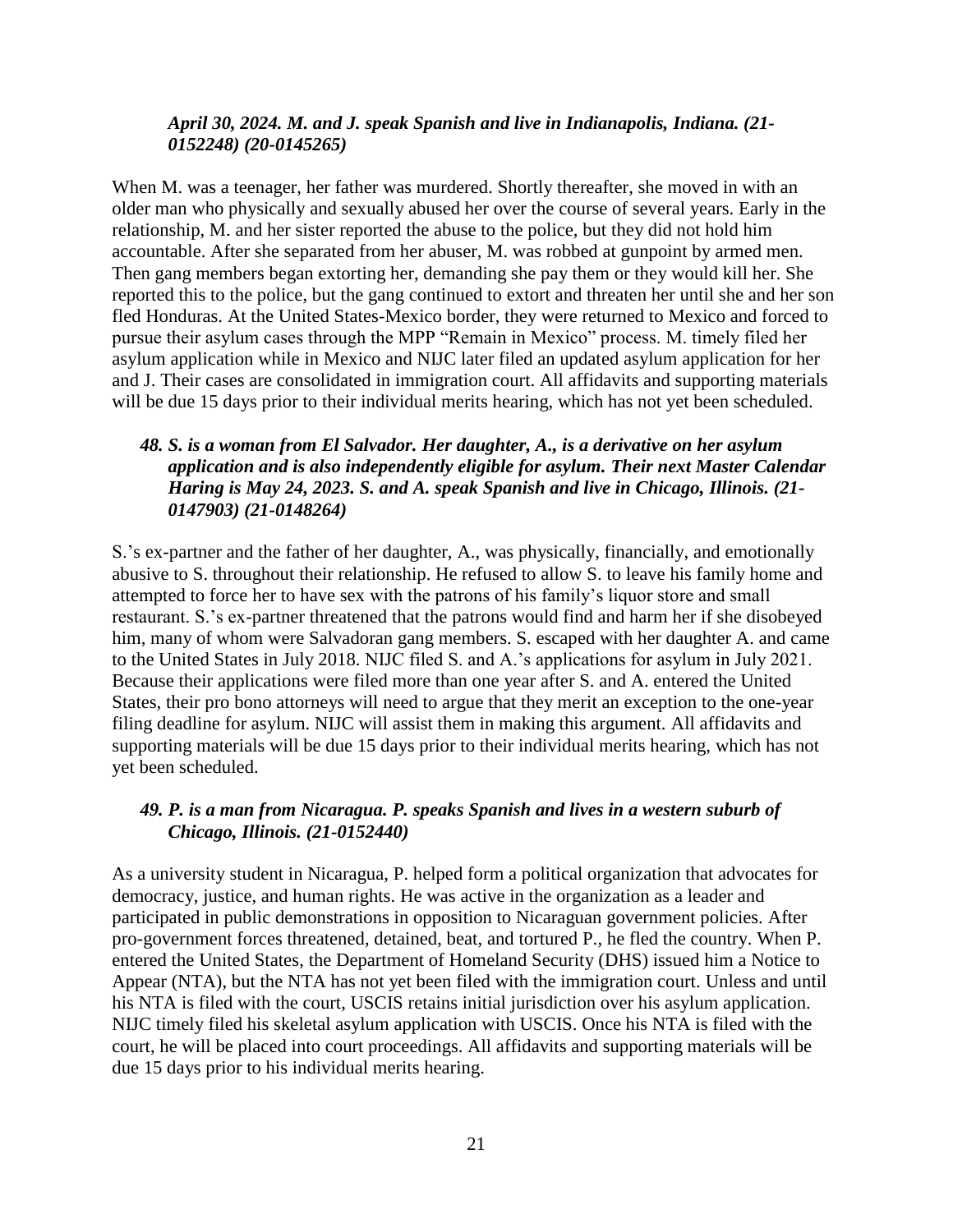#### *50. C. is a woman from Venezuela. C. speaks Spanish and lives in a western suburb of Chicago, Illinois. (21-0151462)*

C. was part of Venezuela's national criminal investigations unit. She witnessed how the government represses pro-democracy protestors when her unit became involved in arresting protestors. As a result of her opposition, C. refused orders to work at a demonstration. Her supervisors punished her and prohibited her from resigning. Out of fear, C. fled the country. She believes that if she were to return to Venezuela, she would be detained and mistreated by the government. When C. entered the United States, the Department of Homeland Security (DHS) issued her a Notice to Appear (NTA), but the NTA has not yet been filed with the immigration court. Unless and until her NTA is filed with the court, USCIS retains initial jurisdiction over her asylum application. For this reason, NIJC attorneys filed C.'s asylum application with USCIS in October 2021. Once her NTA is filed with the court, she will be placed into court proceedings. All affidavits and supporting materials will be due 15 days prior to her individual merits hearing.

#### *51. K. is a woman from Mexico. Her daughters, M. and P. are derivatives on her application and are also independently eligible for asylum. They are awaiting the rescheduling of their next Master Calendar hearing. K., M., and P. speak Spanish and live in Northcentral Indiana. (21-0151592) (21-0151815) (21-0151817)*

K. lived with her partner, T., and their children, M. and P., in Mexico. T. disappeared in 2016. K. filed a report with local law enforcement. While investigating T.'s disappearance on her own she discovered that armed men had taken him. K. joined Familia Unidas, a group advocating for information about their disappeared family members, and participated in marches and group meetings. Through the advocacy of Familias Unidas, K. filed a second police report to elevate her partner's disappearance. She began to notice trucks parked outside her house at night. K. feared for her life when she learned that other members of Familias Unidas had been killed. She fled with her children, M. and P., to the United States in 2019. After K. and her children fled Mexico, armed men kicked T.'s parents out of their house and threatened to kill them if they did not leave. After they fled, they learned their house had been burned down. NIJC filed their skeletal asylum applications with the immigration court in January 2022. Because their applications were filed more than one year after they entered the United States, their pro bono attorneys will need to argue that they merit an exception to the one-year filing deadline for asylum. NIJC will assist them in making this argument. All affidavits and supporting materials will be due 15 days prior to their individual merits hearing, which has not yet been scheduled.

#### *52. A. is a woman from Cameroon. A.'s next Master Calendar hearing is scheduled for April 17, 2023. A. speaks English and lives in Chicago, Illinois. (21-0151698)*

A. participated in a humanitarian group which brought food, clothes, and other aid to local Anglophone villages that were attacked by the French Cameroonian government military. The humanitarian group is funded by a separatist political group that actively opposes the French Cameroonian government. This made A. a target despite not participating in protests or meetings for the political group. Military officials detained A. for about four months. Guards and officials daily tortured and raped A. Her father managed to bribe a guard to help A. escape and she fled the country. Pro bono attorneys will need to pay special attention to the possible TRIG issues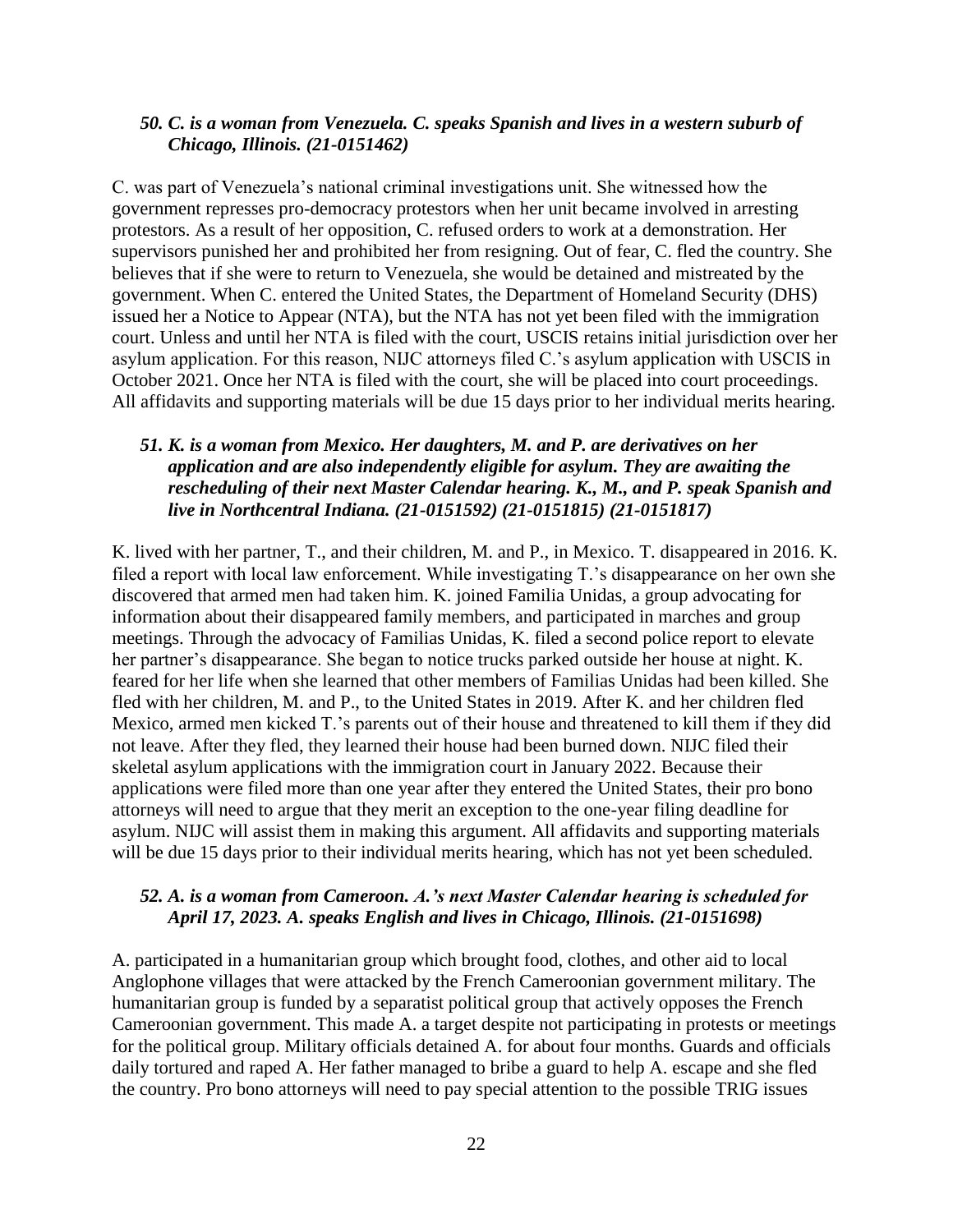that may arise due to A.'s association with the separatist political group; NIJC will assist with this analysis. NIJC timely filed A.'s asylum application with the immigration court. All affidavits and supporting materials will be due 15 days prior to her individual merits hearing, which has not yet been scheduled.

## *53. R. is a woman from Honduras. Her two children, S. and E., are derivatives on her application for asylum. The family speaks Spanish and lives in Northern Indiana. Their next Master Calendar hearing is scheduled for August 3, 2022. (22-0153250) (22-0153550) (22-0153551*)

When R. was a child, the director of her school molested her several times. As a teenager, a much older man forced her into a relationship. He then verbally and sexually abused her. After several years of abuse, R. left him. Later on, R. got involved in politics. When the local gang realized that she was involved in politics, they told R. to help the local gang leader get involved in her political party, or the gang would kill her. R. refused and fled the country with her children. NIJC timely filed their asylum applications. All affidavits and supporting materials will be due 15 days prior to their individual merits hearing, which has not yet been scheduled.

## *54. G. is a woman from Honduras. Her son, E., and her partner, R., will be derivatives on her asylum application. She speaks Spanish and lives in West-Central Indiana. (21- 0152573)* **(***21-0152573) (22-0153320)*

G. began receiving threats from her aunt's ex-partner who began threatening her after her aunt fled Honduras and G. and her family refused to tell him where she was. Another one of G.'s aunts was kidnapped by a local gang leader related to her aunt's ex-partner. Gang members tortured her aunt and left her for dead. G. and R. fled with her family to Mexico, but while in Mexico, G. began to receive threatening, anonymous messages from gang members stating they knew their whereabouts and they would pay for disobeying. G., R., and E. were issued Notices to Appear (NTAs) by the Department of Homeland Security when they entered the United States, but their NTAs have not yet been filed with the immigration court, so USCIS retains initial jurisdiction over their applications for asylum. NIJC timely filed G., E., and R.'s asylum applications with USCIS. Once their NTAs are filed with the court, they will be placed into removal proceedings. All affidavits and supporting materials will be due 15 days prior to their individual merits hearing, which has not yet been scheduled.

## *55. P. is a woman from Haiti. Her daughter, O., is a derivative on her application for asylum. They are currently scheduled for a Master Calendar Hearing before the Chicago Immigration Court on October 18, 2023. P. and O. speak Spanish and live in a suburb of Indianapolis, IN. (22-0153744) (22-0153969)*

Growing up, P.'s father was a leader in a political party, and P. helped to support the party's campaigns when possible. Their family received many threats due to their involvement, and one day a group of armed men came into their home, beat up her father, and put a gun to his head, and threatened to kill him and his family if he continued his political involvement. When he did not quit his political party, his family continued to receive threats. Later, a previously incarcerated gang member forced P. into relationship with him. For several years, he regularly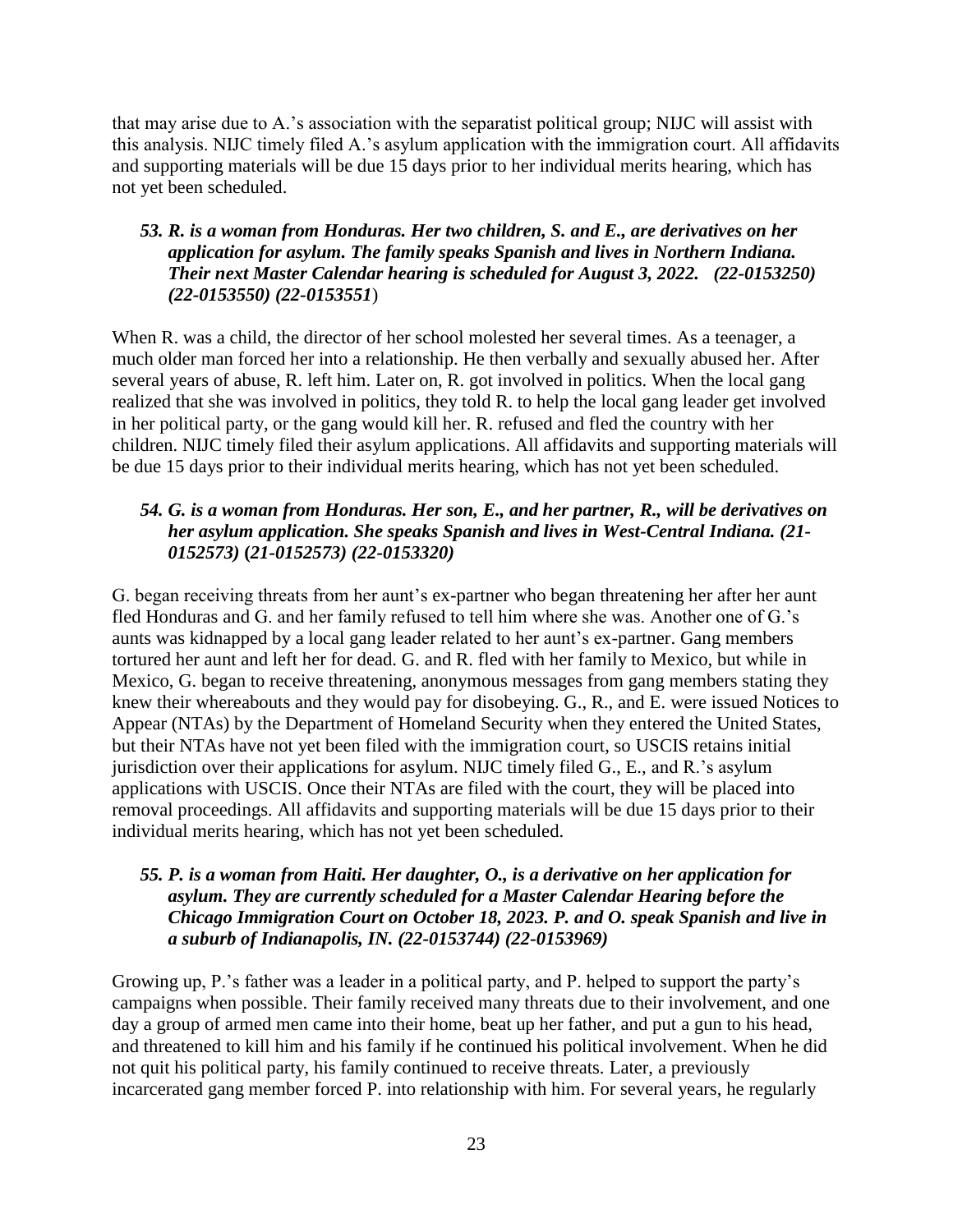raped and tortured her. Eventually, she escaped and moved to Chile, where she lived for a few years with the father of her children. However, after the father of her children began to abuse her and Haitian migrants in Chile were regularly attacked and killed, P. decided to flee to the United States with her daughter O. NIJC filed a skeletal asylum application for P., but because this application was filed more than one year after P. entered the United States, her pro bono attorneys will need to argue that she merits an exception to the one-year filing deadline for asylum. NIJC will assist them in making this argument. All affidavits and supporting materials will be due 15 days prior to her merits hearing, which has not yet been scheduled.

## *56. L. is a man from Congo (Brazzaville). His wife, R. and his daughter, N., are derivatives on his application for asylum. He speaks French and lives in Chicago, Illinois. (21- 0151916) (21-0152424) (21-0152425)*

L. lived in Congo with his wife, R., and his daughter, N. L. was a member of an opposition party in Congo and was targeted after attending a protest. L. was followed by Congolese police officers and ordered to appear for questioning. After he failed to appear, police officers arrived at his home, attacked him, raped his wife and his daughter. L. was then detained and tortured. After L. was released, he and his family fled to Brazil. L., R., and N. arrived in the United States around June 2021. NIJC timely filed asylum applications for L., R., and N. with the Chicago Immigration Court. All affidavits and supporting materials will be due 15 days prior to their individual merits hearing, which has not yet been scheduled.

## *57. C. is a woman from Cameroon. Her next Master Calendar hearing is scheduled for April 17, 2023. C. speaks French and lives in Chicago, Illinois. (22-0153318)*

C. was physically and emotionally abused by the father of her children for over 20 years. He abused C. because she was Catholic and refused to convert to Islam and change her name to an Islamic name. C. experienced abuse weekly and tried to escape several times, but her abuser found her every time and forced her to return to him. C. eventually fled to the United States. NIJC timely filed C.'s asylum application with the Chicago Immigration Court. All affidavits and supporting materials will be due 15 days prior to her individual merits hearing, which has not yet been scheduled.

## *58. A. is a man Togo. His wife B. will be a derivative on his asylum application and is also independently eligible for asylum. A.'s next Master Calendar hearing is on August 5, 2022. B. is not yet in removal proceedings. They speak French and live in Chicago. (22-0153075) (21-0152628)*

A. was a well-known organizer for an opposition political party in Togo. In December 2017, the Togolese police arrested, detained and beat A. He escaped from jail and fled the country with his wife, B. Togolese police had previously raped B. and murdered her father due to his political opposition activities. A. and B. lived in Brazil for about two years before coming the United States. NIJC filed timely asylum applications for A. and B. However, B. is not yet in removal proceedings. Once B.'s case is transferred to immigration court, her case will be consolidated with A's case. All documentation to A. and B.'s case will be due 15 days prior to their individual merits hearing, which has not yet been scheduled.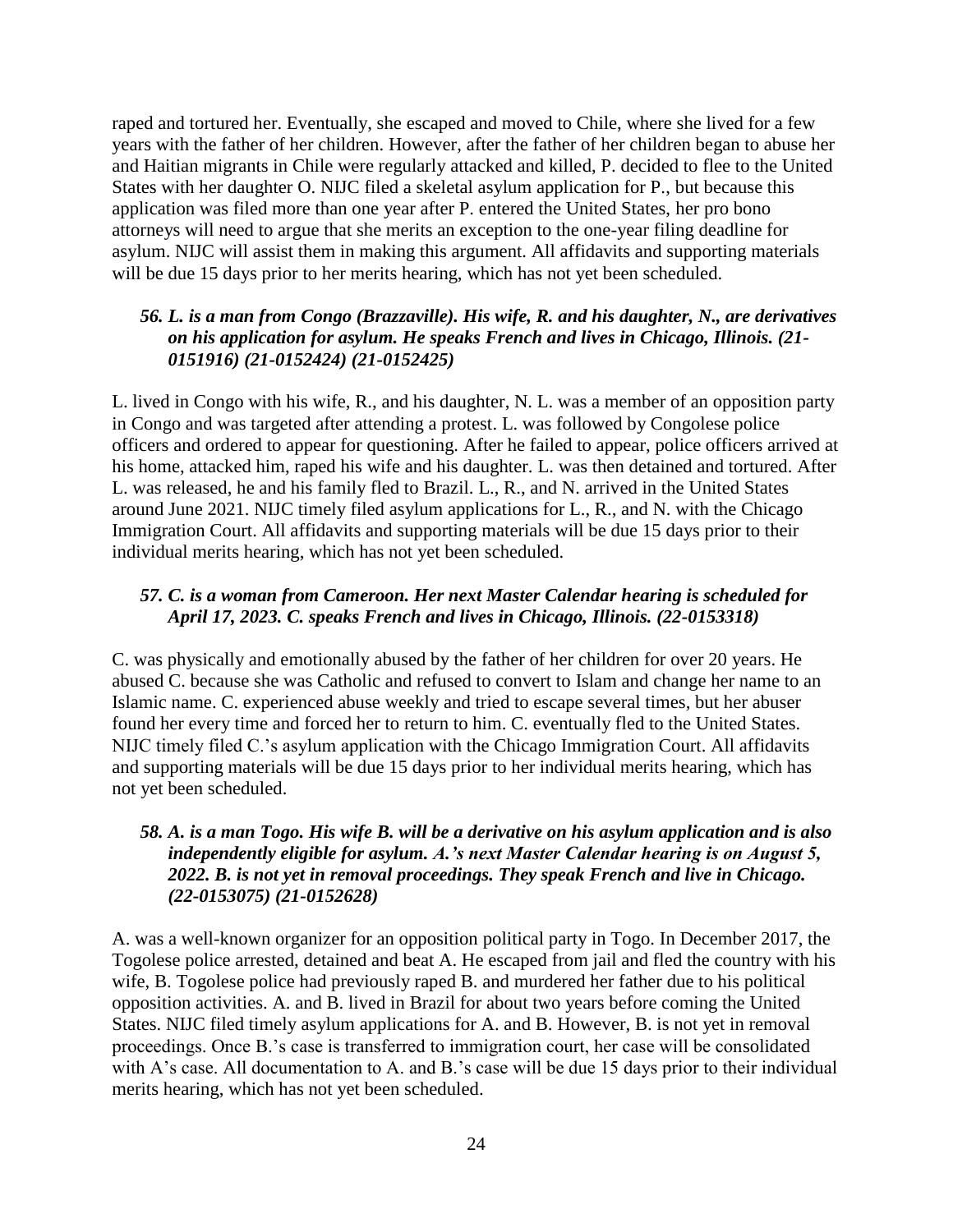## *59. P. is a man from Togo. P. awaiting his next court hearing. P. speaks French and lives in Chicago. (21-0152673)*

P. was an active member of an opposition political party in Togo. He attended political protests and political planning meetings. In January of 2018, after a protest, Togolese police came to P.'s home and arrested and detained him. He was imprisoned for about two weeks, interrogated and severely tortured. The police tried to force him to share information about the opposition party. P. managed to escape and fled to Brazil. P. lived in Brazil for about two years before coming the United States because he did not believe that he was safe or protected in Brazil. He will need to file his skeletal asylum application before his one-year deadline in July 2022. All documentation to P.'s case will be due 15 days prior to his individual merits hearing, which has not yet been scheduled.

# <span id="page-24-0"></span>**Special Immigrant Juvenile Status (SIJS)**

*SIJS is a form of immigration relief available to unmarried children who have suffered abuse, neglect, or abandonment by a parent or legal guardian. In order to apply for this relief, the child must first have a state court order asserting that they have suffered abuse, abandonment or neglect. In these matters, NIJC represents the child in her immigration case. The pro bono attorney handles the state court matter only, representing the parent or guardian to obtain a custody or guardianship order with the special findings necessary for SIJS. NIJC will work closely with the pro bono attorney to ensure that the pleadings and orders in state court comply with the immigration requirements.*

## *60. B. is a 14-year-old girl from Mexico who speaks Spanish and lives with her mother in Northwest Illinois (Whiteside County). (20-0145327)*

B's father came to the U.S. from Mexico in 2018, and has not supported B since that time. The family believes he lives in California, but his contact with B has been minimal, and he has provided no financial or other support. B's mother came to the US shortly thereafter, and B remained in Mexico with her maternal aunts. Due to threats against the family in Mexico, B also fled to the United States in 2019, and now lives with her mother in Illinois. A pro bono attorney will need to file a petition on behalf of B's mother seeking sole allocation of parental responsibilities for B, and obtain an order finding that B's reunification with her father is not viable due to abandonment, and that is it not in B's best interest to return to Mexico.

# *61. L. is a 14-year-old boy from Ecuador. He speaks Spanish and lives with his mother in Northern Illinois (Lake County). (21-0150093)*

L.'s mother and father came to the United States in 2007, and L has no memories of his father. L. was raised by his maternal grandparents in Ecuador. His mother would send money to Ecuador and speak with him frequently by phone, but his father provided no support. Around 2010, L.'s mother and father separated, though they remained married. L. did not have contact with his father before this and has not had contact since. L. came to the United States in April 2021 to live with his mother, as his grandparents were no longer able to support him due to their age.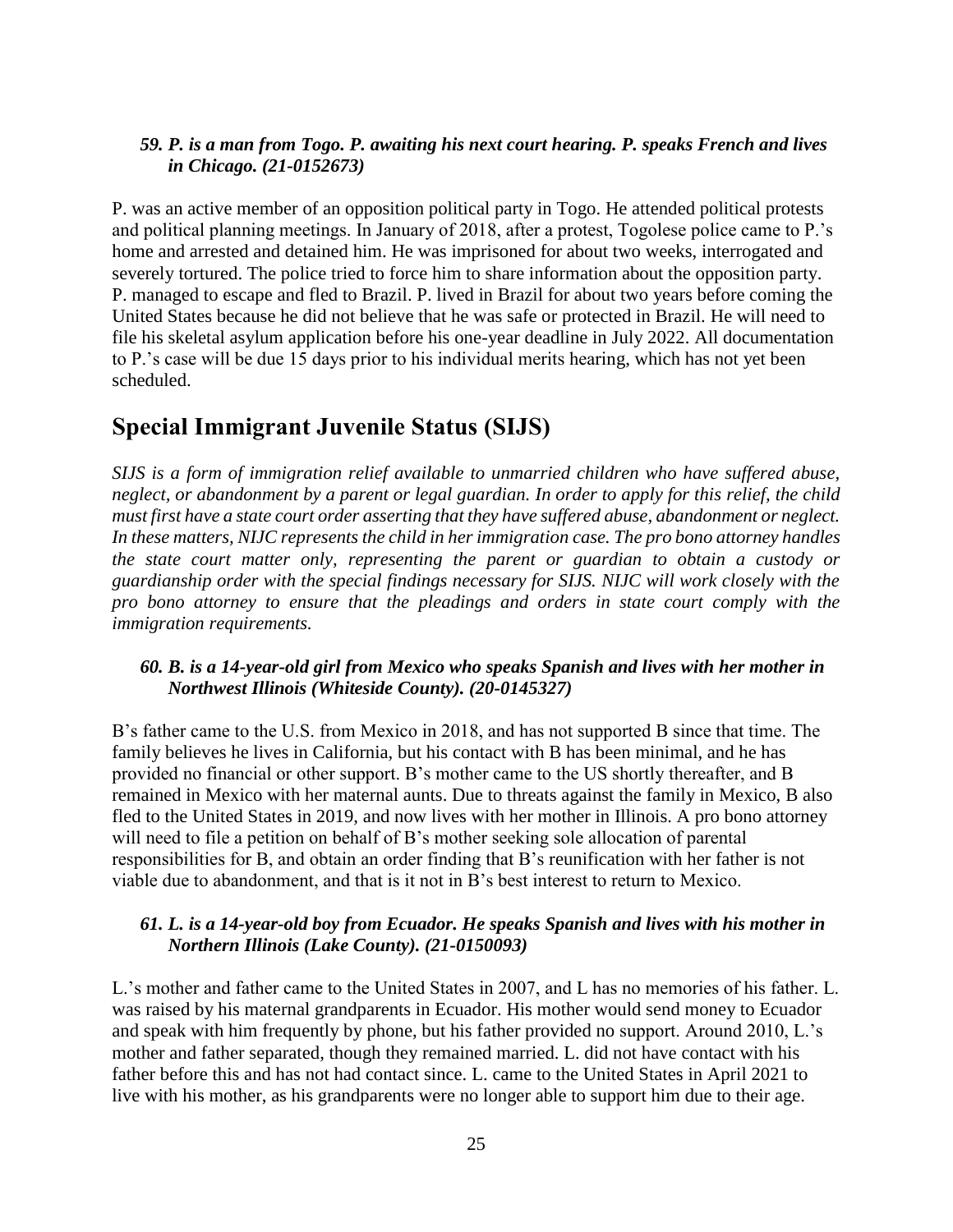Though L.'s mother and father were previously married, L.'s mother believes that his father has obtained a divorce from her in Ecuador. A pro bono attorney will need to determine if L.'s parents are divorced, and then either file for divorce or for allocation of parental responsibilities on behalf of L.'s mother. The pro bono attorney will then need to obtain an order finding that L.'s reunification with his father is not viable due to his father's abandonment, and that it is not in L.'s best interest to return to Ecuador.

## *62. T. is a 14-year-old girl from Honduras. She and her mother speak Spanish and live in Northern Illinois (Kane County). (21-0151271)*

T.'s father abandoned her when she was an infant and did not provide any financial or emotional support throughout her childhood. T.'s father passed away in June 2021 of cirrhosis. Before his passing, T.'s father attempted to kidnap T. on various occasions and was abusive towards T.'s mother. T.'s mother fled to the United States around 2017 and left T. in the care of her maternal grandmother. Around February 2020, T. fled Honduras to escape death threats by gang members and to reunite with her mother. A pro bono attorney will need to file a petition for sole allocation of parental responsibilities on behalf of T.'s mother, and obtain an order finding that T.'s reunification with her father is not viable due to his death – which constitutes abandonment under Illinois law - and his previous abuse, and that it will not be in T.'s best interest to return to Honduras.

## *63. C. is a 15-year-old boy from Honduras. He speaks Spanish and lives with his mother in Northern Illinois (Lake County). (21-0150534)*

C.'s father abandoned him when C. was very young, did not provide any financial or emotional support throughout his childhood, and rarely communicated with him. C.'s mother came to the United States when C. was around a year old. They maintained regular contact, and she sent money to provide for his well-being. C. was raised by his paternal grandmother, but in 2019, C. left Honduras to reunite with his mother because his grandmother was too old to care for him. A pro bono attorney will need to file a petition for sole allocation of parental responsibilities on behalf of C.'s mother, and obtain an order finding that C.'s reunification with his father is not viable due to abandonment and neglect, and that it will not be in C.'s best interest to return to Honduras.

## *64. C. is a 9-year old girl from Honduras. She speaks Spanish and lives with her mother in Northern Illinois (Kane County). (22-0153142)*

C. does not have a relationship with her father. C.'s father abandoned her when she was two years old and has not provided any financial or emotional support since then. Before C.'s father and mother separated, he physically abused C.'s mother. In 2015, C.'s maternal grandmother was murdered in Honduras. C. and her mother fled to the United States in 2017 to escape death threats. A pro bono attorney will need to file a petition for sole allocation of parental responsibilities on behalf of C.'s mother, and obtain an order finding that C.'s reunification with her father is not viable due to his abandonment, and that it is not in C.'s best interest to return to Honduras.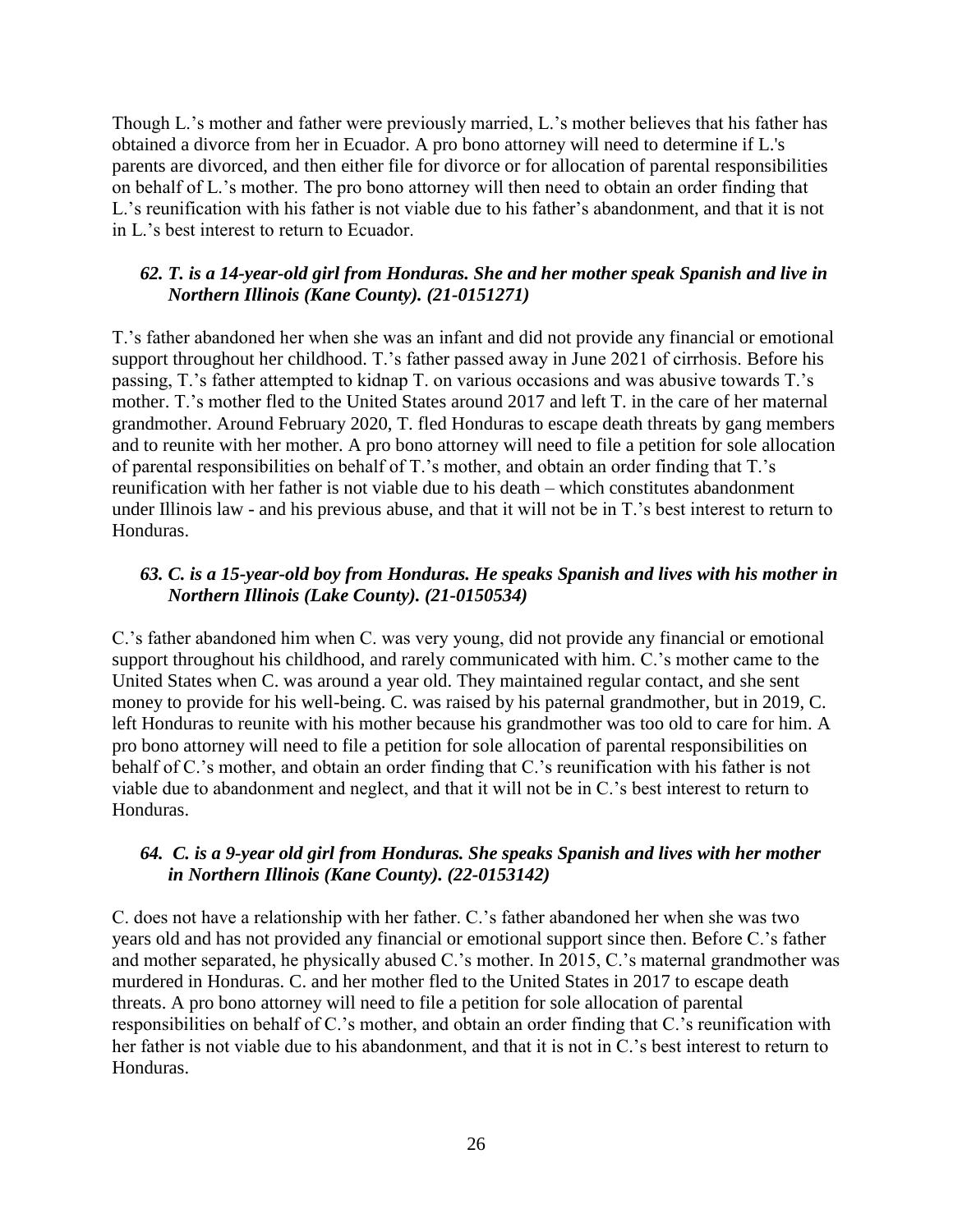#### *65. K. is a 17-year old boy from the Republic of the Congo. He speaks English and French. He lives with his mother in Northern Illinois (DuPage County). (22-0154253)*

K. is from the Republic of the Congo and has never had a relationship with his father. He met his father once, on the day of his paternity test. K.'s mother raised him and was entirely responsible for his well-being. She attempted to get his father to help with expenses, but his father had remarried and his new wife threatened to have K. and his mother arrested. K.'s father's wife was a prominent figure in society, and was able to block K.'s mother from getting K. enrolled in school and connected with other social services. Due to the threats and interference in K.'s life, K.'s mother did not think it was safe for her and K. in the Congo. They fled the Congo on tourist visas in 2010. A *pro bono* attorney will need to file a petition for sole allocation of parental responsibilities on behalf of K.'s mother, and obtain an order finding that K.'s reunification with his father is not viable due to his abandonment, and that it is not in K.'s best interest to return to the Congo.

#### *66. I. is a 15-year old girl from El Salvador. She speaks Spanish and lives with her mother in Illinois (Cook County). (22-0154670)*

I. does not have a relationship with her father. When I. was about 3 years old her father came to the United States. I. was not able to meet father in person because he was in a dynamite accident in 2021. I.'s mother came to the United States when I was about 8 years old and has a good relationship with mother. A pro bono attorney will need to file a petition for sole allocation of parental responsibilities on behalf of I.'s mother, and obtain an order finding that I.'s reunification with his father is not viable due to his abandonment, and that it is not in I.'s best interest to return to El Salvador.

# <span id="page-26-0"></span>**U Visas**

#### *67. A. is a man from Mexico. A. speaks Spanish and lives in Chicago, IL. A. qualifies for a U Visa because he was the victim of felonious assault. A. will require a waiver of inadmissibility for entry without inspection. A.'s U Visa must be received by USCIS on or before September 2, 2022. (21-0149205)*

A. was the victim of felonious assault. On June 30, 2009, A. was walking to his mother's house when he was stopped by a car with three men he did not know. A. believes the men were gang affiliated. A. was struck with what he believed to be a brick by one offender and another offender pushed a large knife by A.'s stomach. A. was threatened if he moved they will shank him. When the offenders left the scene, A. transported himself to the hospital in which he received six stitches on his forehead. Police arrived at the hospital and A. made a police report. The assault resulted of a scar on his forehead and he continues to experience symptoms of posttraumatic stress disorder. A. has two U.S. citizen children. A. lives with his siblings and father. A. and his siblings work to support each other by caring for their father and a sister who has a disability.